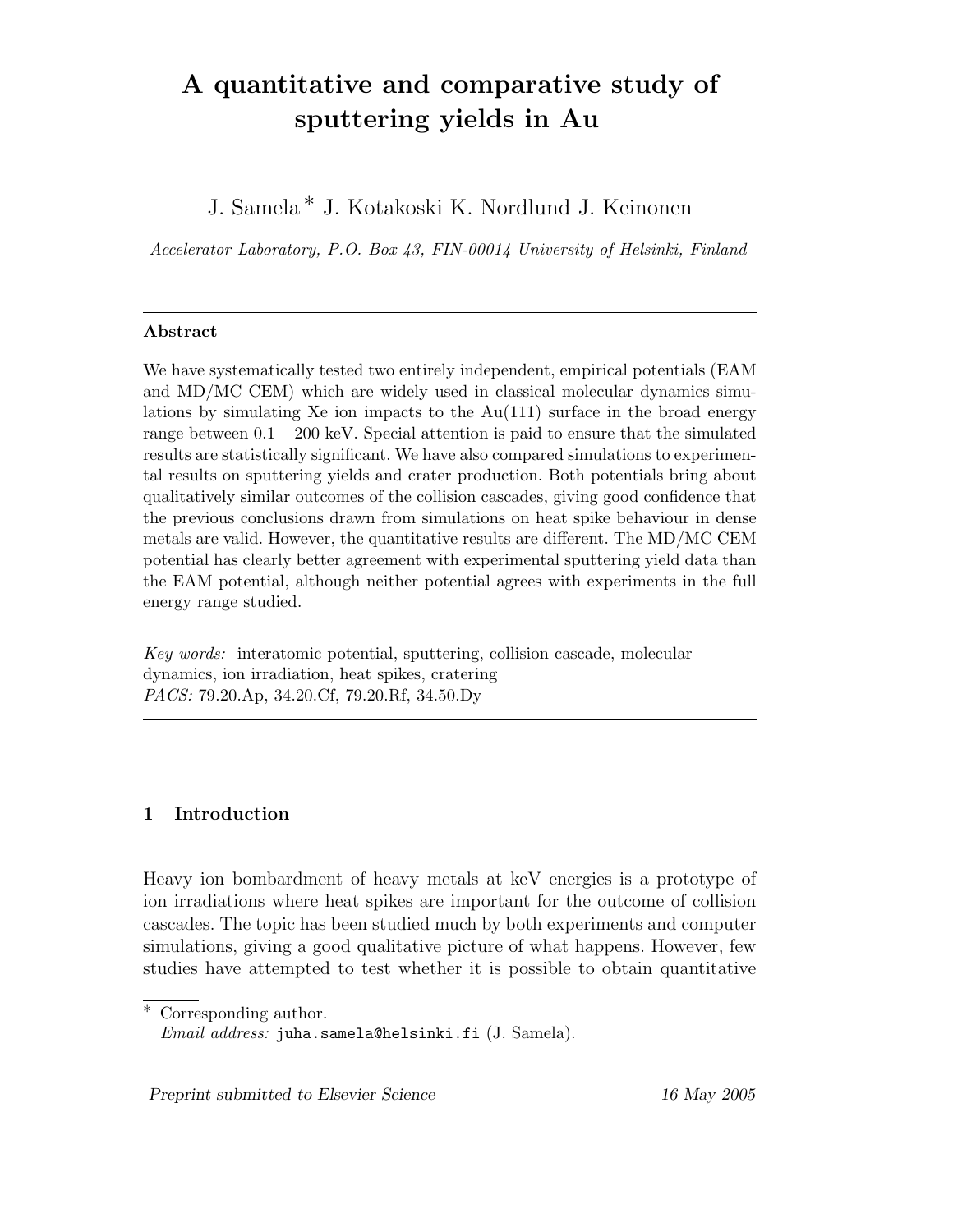agreement between theory and experiment, which would give good confidence that the qualitative conclusions drawn from simulations are reliable.

Brinkman proposed in 1954 that an energetic ion in a dense material may not only displace a few isolated atoms, but in fact for a brief time produces entirely empty regions surrounded by a highly overdense one [1]. Ever since then the precise nature and even the existence of such heat spikes, also called collisional spikes or thermal spikes, has been subject to debate. The very high temperature (thousands of Kelvins) and short time scale (a few picoseconds) associated with the heat spikes make them an entirely non-equilibrium phenomenon. Hence it was not clear for a long time whether ordinary thermodynamic concepts can be used at all in describing the spikes. Also the most common tool to simulate irradiation effects, the binary collision approximation [2], is not suitable to simulate heat spikes since it breaks down when the recoil energies approach thermal energies. It was only in the 1980's when computer capacity advances made it possible to simulate collision cascades using molecular dynamics [3–5] that a certainty of the nature of heat spikes started to emerge. By now it is clear that heat spikes do exist and in fact resemble surprisingly much the original prediction of Brinkman [6].

Two of the main evidences of heat spikes are related to surface effects of ion irradiation. Sputtering yields have been observed to increase non-linearly with energy when heavy ions bombard heavy metals [7–11]. Also the surface morphology changes due to irradiation, especially the formation of craters and even more exotic structures [12–15], is hard to explain with any other mechanism than the liquid flow from heat spikes [16,17].

Molecular dynamics (MD) simulations have been invaluable in giving understanding of sputtering and crater formation from heat spikes [18,16,17,19–23]. Most of the studies to date have, understandably, focussed on obtaining qualitative understanding of the atom displacement mechanisms, employed a single atomic interaction model, and considered only a few ion energies. It would, however, be very useful to know how reliable the models are quantitatively, and whether agreement with experiments in a narrow energy range implies that the model used is reliable in a wider one. The cluster emission study by Colla et al. [19] is an example of quantitive comparison of simulations to experimental results.

In this work we address these questions by simulating Xe ion impacts on Au(111) surfaces at ion energies varying from 0.1 to 200 keV, i.e. more than 3 orders of magnitude. We chose this particular system because there is good experimental data available on both the sputtering yield [24] and crater formation [14,15]. We also simulate Ar impacts at energies 1-5 keV, another case where good experimental data on sputtering from a single-crystalline Au(111) surface is available. We employ two different interatomic potentials, the EAM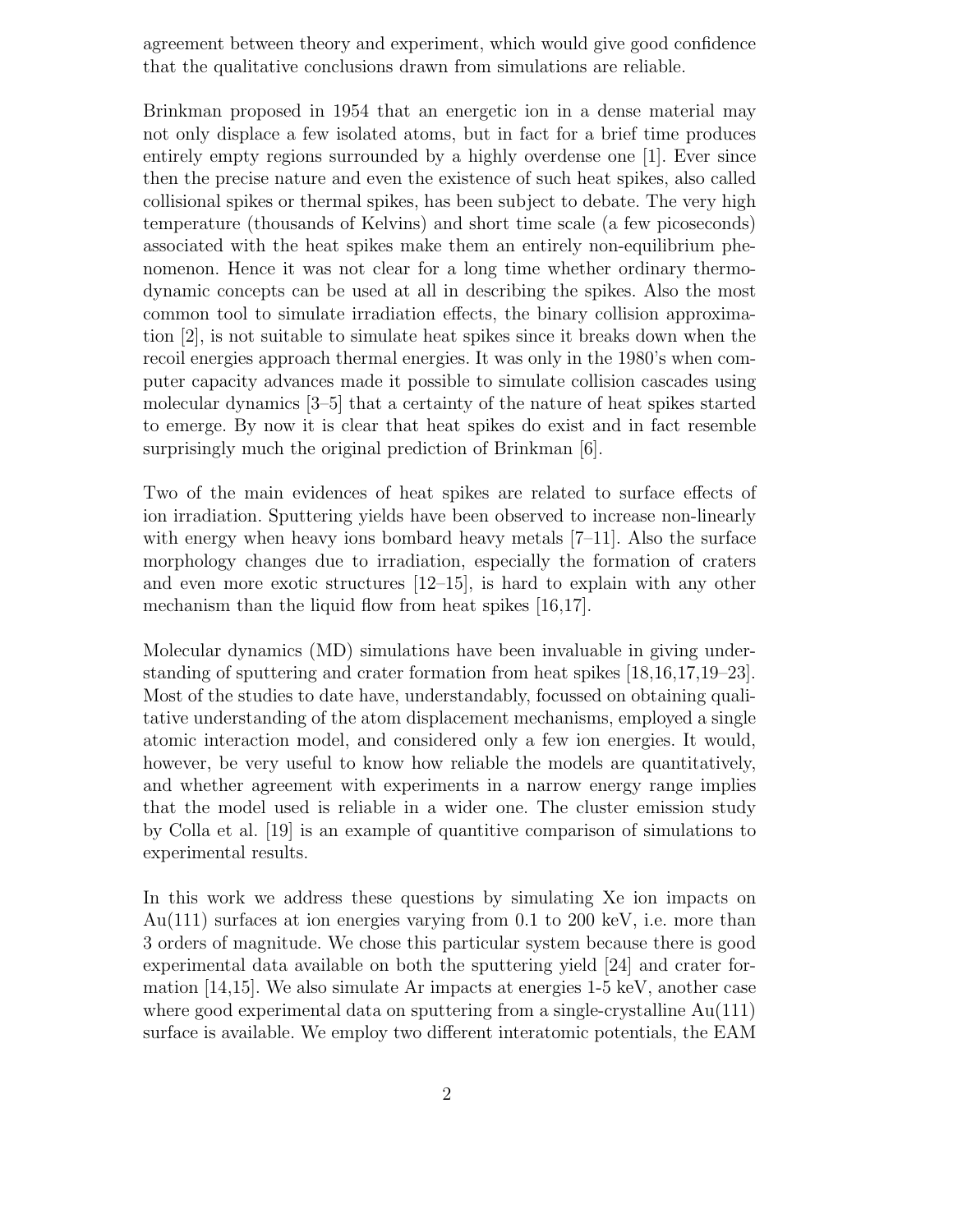[25] and MD/MC CEM [26] ones. Both are conceptually based on the effective medium theory but are otherwise very different in the approach to their derivation. Hence comparing results obtained with the two potentials provides a good test base on how sensitive the qualitative and quantitative sputtering yield results are to the potential choice. In addition to the EAM and CEM models used in this work, there are numerous other many-body potential schemes for metals (see e.g. [27,28,85,30,31] and references therein).

We pay special attention to get statistically reliable values for simulated sputtering yields and other quantities. The experimental sputtering yield is an average of numerous sputtering events. To be able to compare experimental and simulated yields, the series of simulation runs should be long enough to prevent an individual run to change considerably average yield or other physically interesting values. Especially at high energies, the yield can vary from zero to several thousand atoms per ion between individual simulated events. If the simulation series is too short, the average yield can for instance double after adding a single new event in the series.

## 2 Methods

# 2.1 Overview of potentials

The interatomic potentials based on the effective medium theory (EMT) are and will be a very important practical tool for large scale MD simulations, and thus the knowledge of their proper application areas are of great importance. In spite of the drawbacks, the potentials provide very encouraging results, which is also demonstrated in the present study.

The drawbacks of potentials based on the EMT are well known and have two different sources [32]. First, the EMT is based on approximations, which are insufficient in many situations. Second, the development of potentials is sometimes based on a too small database of experimental values and too few fitting parameters resulting in potentials, which could be better within the intrinsic limitations of the EMT. This is not a drawback of the EMT method itself. In addition to these facts, the present study demonstrates that different EMT implementations, which are originally developed to simulated equilibrium properties of metals, can give very different results when applied to nonequilibrium phenomena like sputtering.

The embedded atom method (EAM) is based on the effective medium theory and was developed in 1983 by Daw and Baskes for calculations of ground state properties of realistic metal systems [33,34]. It is widely used and gives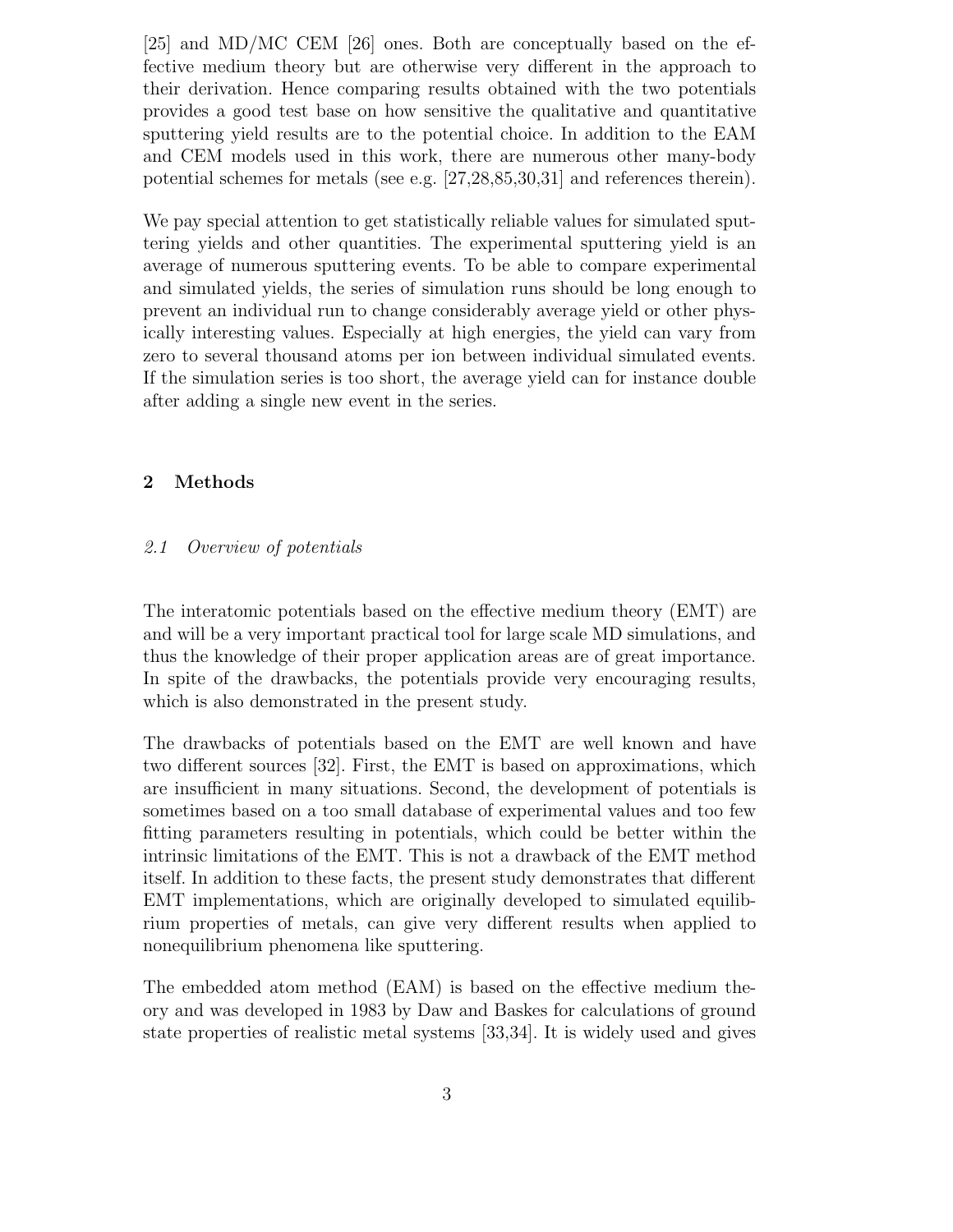a good agreement to experimental values of basic properties of bulk metals ([35] and references therein). For example, the lattice constant and the bulk modulus are reproduced exactly since the potential function was fitted to reproduce these properties. Foiles concluded that the EAM formalism is capable of providing a good description also for the liquid state [36]. Therefore it is applicable to simulations of systems where the solid and liquid phases co-exist, like in ion impacts to metals. However, it soon became clear that although the EAM potentials are valid for bulk metals and also fairly good for sputtering simulations, the functionals should be modified to get a better agreement with experimental sputtering data [37]. The EAM potential for Au is fitted to empirical data by Foiles et al.[35].

In 1988 DePristo and co-workers developed an corrected effective medium theory (CEM) [38] and later an approximation of it, which is better suitable for large scale MD simulations and gives good agreement with experimental data in many respects, for example in metal surface relaxations [39–42]. The latter method is termed "molecular dynamics and Monte Carlo corrected effective medium" (MD/MC-CEM) and it is abbreviated as CEM in the present study. Previous works have shown, that this potential describes better sputtering phenomena than the EAM potential in some metals. Wucher and Garrison reported that the CEM potential describes better the Ag clusters emitted as a part of sputtering flux from Ag surfaces [43]. The angular dependence of sputtering yields from Ni and Rh targets is found to agree better with experimental values when CEM is used instead of EAM [44].

The CEM potentials differ from the EAM potentials in one important respect relevant to the current work ([44] and references therein). The CEM functional is fitted to bulk properties, as well as to ab initio dimer data, whereas the EAM funtional is fitted only to the bulk properties.

The CEM potential is also applicable to study surface phenomena. It reproduces reasonably well the surface energy of Au [45]. Udler and Seidman found that the CEM and EAM provide different values for surface energies of different lattice surfaces in several metals [46]. We have obtained that for Au the simulated surface energy with the CEM potential is  $1.4$  J/m<sup>2</sup> and it is 0.8  $J/m^2$  with the EAM potential [47]. The experimental value of surface energy is difficult to determine, but a recent study [48] indicates that 1.51  $J/m^2$  is a good value. Thus, the CEM potential is likely to be better for simulations of surface phenomena.

Melting temperatures for the potentials have also been determined in an earlier study in our group [47]. The results are  $1635 \pm 5$  K for CEM and  $1110 \pm 20$  K for EAM. The empirical melting temperature for Au is 1337 K [49].

As far as we know, there are no comparisons of the potentials to experimen-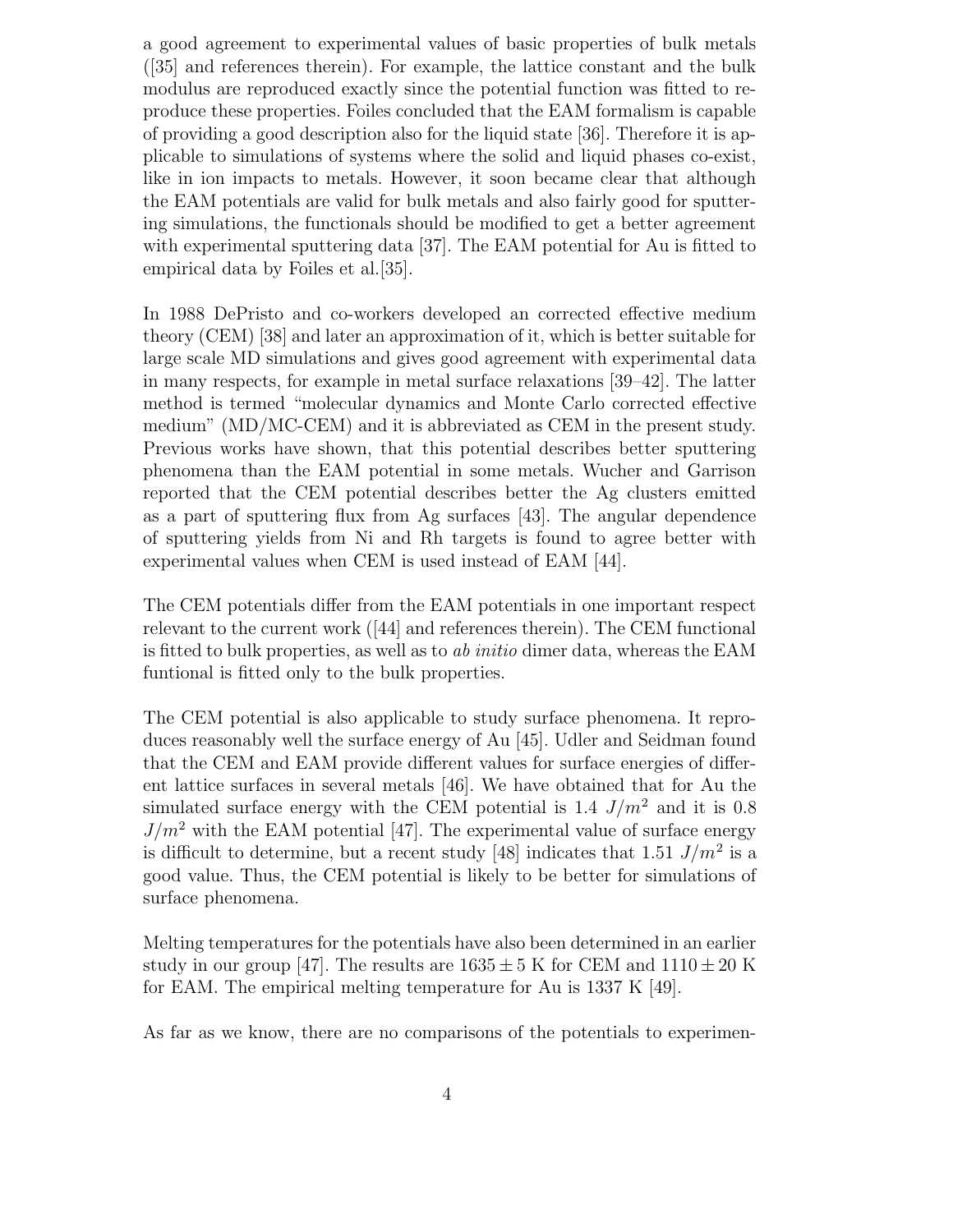tal sputtering yield data in Au covering the energies between 0.1-200 keV. However, there are comparisons with other elements which clearly indicate that results calculated with the CEM potential are closer to experimental results than than those calculated with the EAM potential and with other potentials. Colla et al. [19] have studied Ar impacts onto Cu(111) and found that dimer fraction of sputtering yield calculated with the CEM potential is closer to experimental value than with the other potentials in the comparison although the simulated value is still a factor of 4 larger than experimental results. Rosencrance et al. [50] have measured angular distributions of Ni and Rh atoms desorbed by Ar ion bombardment. They found that the CEM potential improves the agreement with experimental data compared to the EAM potential.

### 2.2 Simulation of irradiation events

The molecular dynamics simulation principles have been described in detail elsewhere [51–53,20], so here we only summarise the features which are essential for the potential comparison.

The Au-Au interactions are described in the simulations with the EAM and CEM potentials described above. At small interatomic distances both potentials were smoothly joined to the universal repulsive potential. The particular versions of potentials used in this study and the main differences between them are discussed in ref. [47].

Electronic stopping was applied as a non-local frictional force to all atoms having a kinetic energy larger than 5 eV [54,55]. Since ion channeling is not particularly important for the sputtering or crater formation considered in this paper, and even the stopping in channels is dominated by the nuclear stopping part under the irradiation conditions considered in this paper, we did not consider it necessary to use a local stopping model [56] in the current work.

We used the same simulation software and the same values of parameters with both potentials whenever applicable. The following process was repeated for both potentials and different sizes of simulation cells. First, the initial simulation cells were heated up from 0 K to 100 K with periodic boundary conditions in all directions to get the proper lattice constants for the simulation temperature. After that, one surface was opened and relaxad for 20–30 ps to reach equilibrium conditions before the ion impact. The relaxation did not change the crystal structure in the surface region, except for the small inwards relaxation of the outermost atom layer. Therefore the simulations describe how the collision cascades evolve in perfect lattice. The Xe-Au and Ar-Au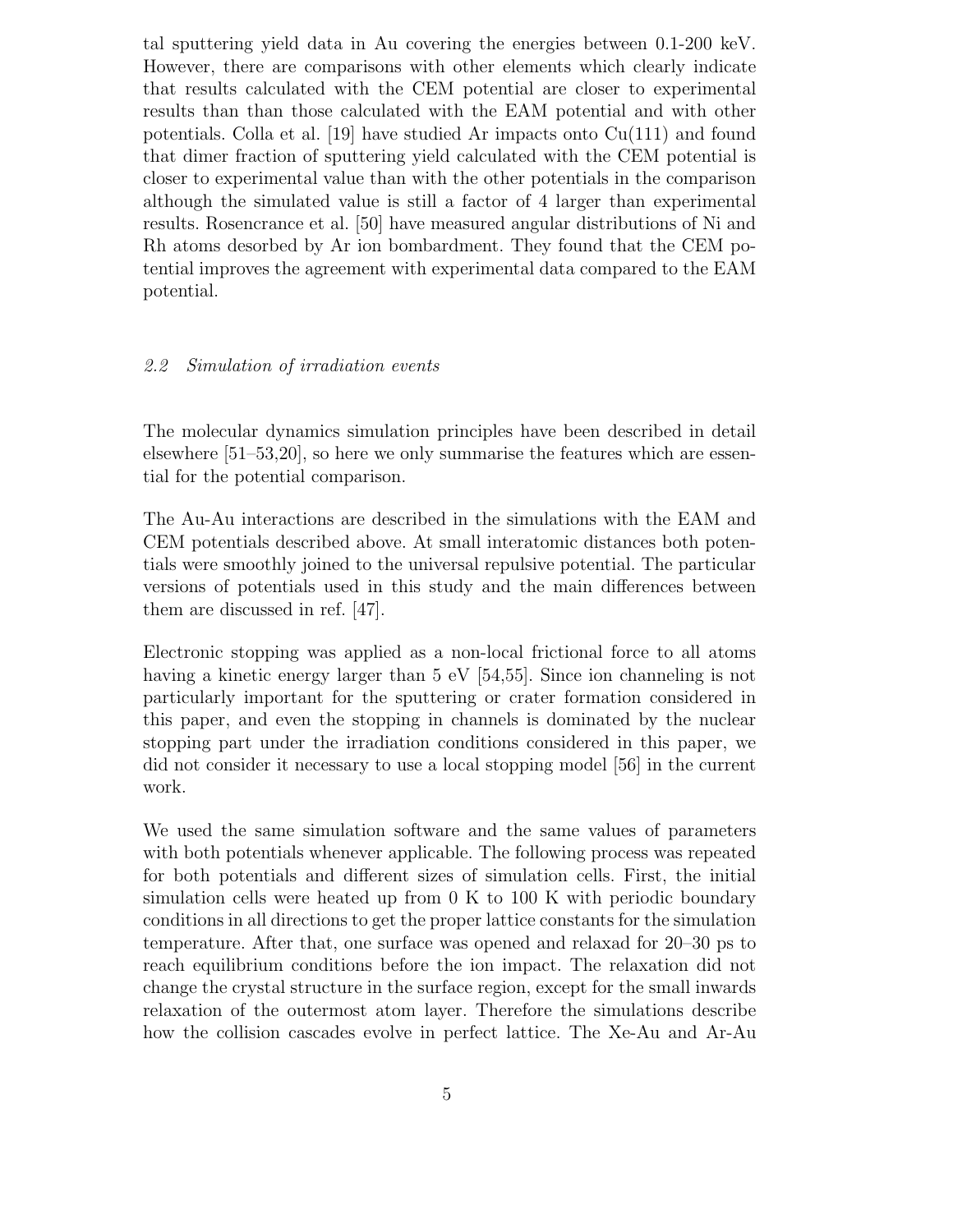Table 1

Affect of temperature control time constant to sputtering yields (atoms/ion). Average yields of 10 simulations at 5 keV.

| Time constant EAM | CEM                           |
|-------------------|-------------------------------|
| $20$ fs           | $17.1 \pm 3.5$ $17.1 \pm 2.4$ |
| $200$ fs          | $16.6 \pm 3.3$ $17.1 \pm 2.4$ |
| $2000$ fs         | $16.3 \pm 3.2$ $17.1 \pm 2.4$ |

interactions were described with a pair potential calculated using the DMOL software [57–59].

Simulations were carried out for a Au(111) surface and the ions were targeted perpendicular to the surface corresponding to the experimental condition. The impact point on the surface was chosen randomly within an area of one unit cell and stratified sampling was used to ensure uniform distribution of impact points within that area [60]. More precisely, the unit cell area is divided into nine subcells of equal size and impact points are chosen randomly inside the subcells. Nine simulations thus cover the unit cell area more uniformly than simulations based on points chosen randomly within the total area of the unit cell. Stratified sampling decreases the error of the average yield when it is possible to run only a very limited number of simulations [60,61]. The simulation cell had periodic boundaries in the x and y dimension, open top layer in the +z direction, and fixed bottom layer in the -z direction. All events are simulated at an ambient temperature of 100 K.

The smallest simulation cell of 20 160 atoms was used for 100 eV events and the largest cell of 3 354 120 atoms for 100-200 keV CEM events. The sizes of the simulation cells were chosen to be large enough to prevent cascades to reach the cell boundaries and shock waves bouncing back from the opposite side of the simulation cell to disturb the cascade.

Berendsen temperature control was used to cool the sides and the bottom of the simulation cell to 100 K. The temperature scaling at the boundaries absorbed most of the shock wave emanating from the collision cascade. The thickness of cooling reagion was variable but always more than  $6 \text{ Å}$ . The time constant for the cooling was optimized to provide efficient cooling of the cell. We made several test runs at each energy to ensure that simulation lattice was large enough so that the fraction of the shock waves coming back due to the periodic boundary conditions do not affect collision cascade and heat was absorbed fast enough in the boundary layers. Table I shows results of comparison of sputtering yields observed using different time constants in temperature control. Shorter time constant means more rapid cooling. The sputtering yields are almost independent of cooling rate at 5 keV which indicates that the simulation cell is large enough for sputtering simulations.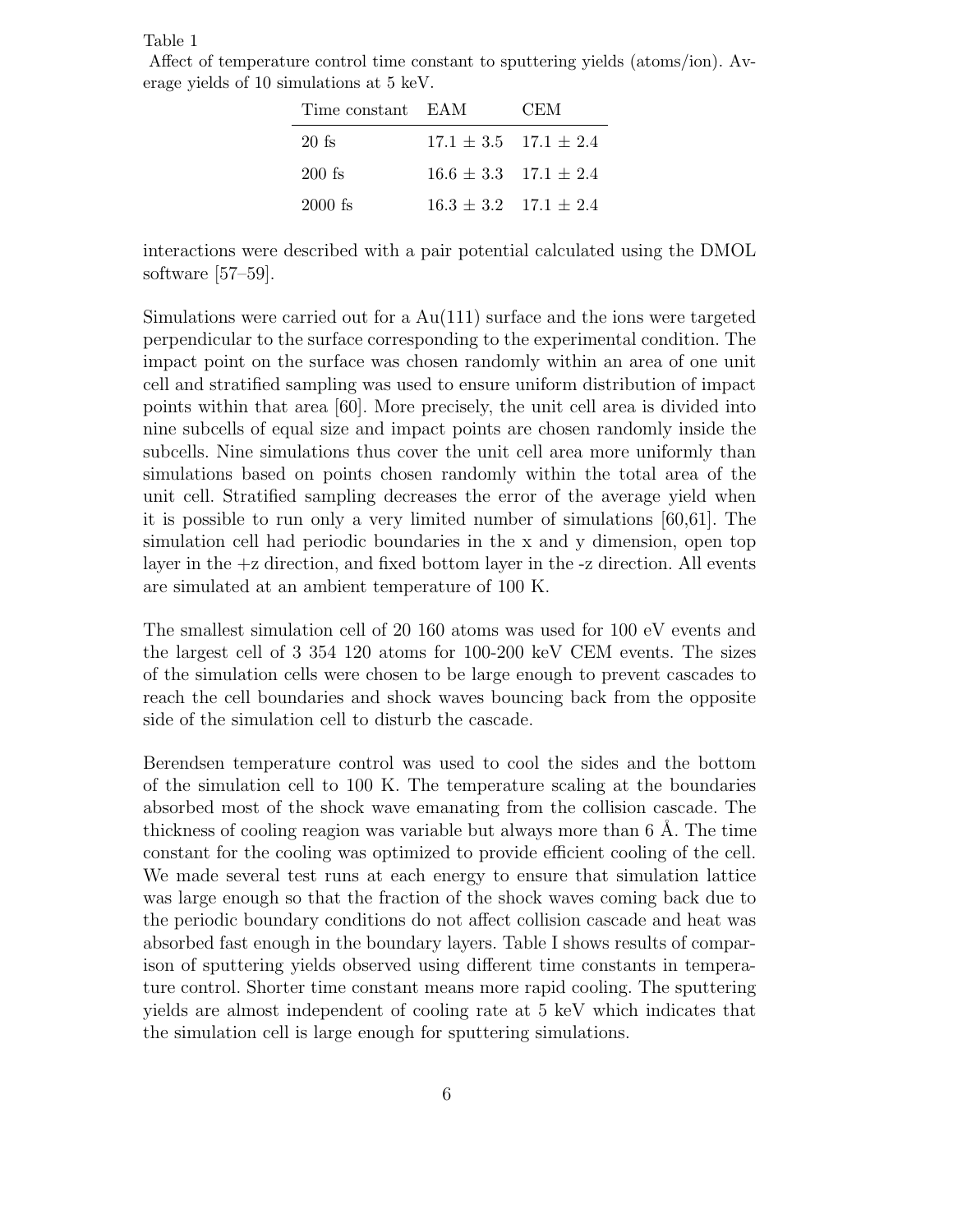We also used a trigger in our software to alarm if energetic recoil reaches to boundary and will come back from the other side. The simulation was stopped if this occurred. However, range calculations [62] showed that the ion range could be as large as 800 nm at 100 keV when channelling occurs. Therefore, in the energies between 50-200 keV we let Xe ions exit through the bottom of the simulation cell, which was located more than 35 nm from the surface. Visual inspection of simulation results showed that recoils and subcascades in 10 nm bottom layer of the simulation cell had no noticable effect on spikes in upper layers, which are origins of sputtering and cratering. A simulation cell of at least 10 million atoms would be required to simulate events completely at 100 keV.

Shock waves are a well known problem in ion bombardment simulations. Because of the limited size of the simulation cell shock waves are reflected back from cell boundaries and the reflected wave can affect the collision cascade. Fixed boundaries reflect shock wave straight back to collision cascade region. If periodic boundary conditions are used, reflected waves come back from the opposite side of the cell. If boundaries are open, waves reflect back from boundary regions and, in addition, an energetic shock wave can also deform the target shape and even cause sputtering from open side boundaries.

Due to the chaotic nature of collision cascade it is always possible that even very weak reflected wave can cause remarkable change in collision cascade development. However, if statistics is collected from series of simulation runs, it is in practice possible to use an impact target which is large enough to avoid unrealistic effects caused by boundaries conditions at low energies. To simulate energetic events, this is not possible because target size should be unpractically large, e.g. tens of millions of atoms. In these cases a damping mechanism should be used.

Several strategies and mechanisms to damp shock waves are used in recent studies of ion or cluster impacts. Yamaguchi [63] applies a large target of more than one million atoms and a surrounding external region with velocity scaling and fixed outer boundary. Postawa et al. [64] uses generalized Langevin equation approach [65] to remove energy from boundary zones and fixed outer boundaries in  $C_60$  impact simulations. This reduces sputtering 3-7 % compared to simulations with free boundaries. On opposite effect of free boundaries in Au ion bombardment to  $Au(111)$  target were found by Shapiro and Tombrello [66]. They found that sputtering yields were one-third to one-half of the yields observed experimentally if open boundary are used instead of their algorithm that reflects back part of the momentum from the bottom of the simulation cell. Colla et al. [67] have used rather large targets (240 000 atoms) and damping boundaries in Au sputtering simulations. Kornich et al. [68] have used periodic boundary conditions with an energy dissipation layer. Periodic boundary conditions and temperature control are also used by Hedstrm et al.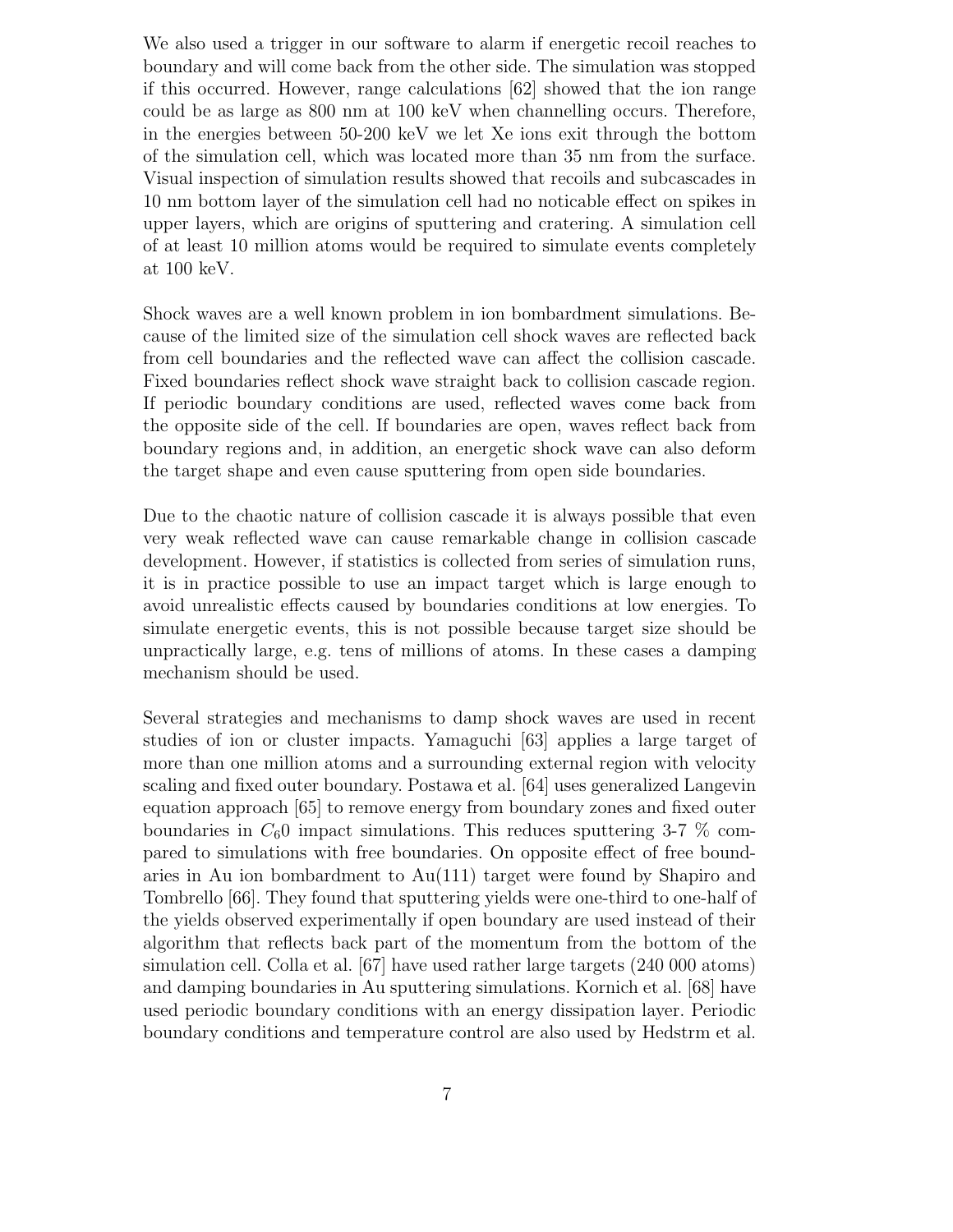[69], Mazzone [70] and recently by Tucker et al. [71].

Bringa et al. have studied shock waves in simulation cell consisting of crystalline Cu using the EAM potential and periodic boundary conditions [72]. When pressure is above a certain value, two shock fronts are produced. The first is elastic wave which could produce few point defects. The second is plastic front moving faster than the elastic front and overtaking it. The plastic front may cause stacking faults as it travels through the pristine lattice. The crystal can even melt in the front of plastic waves.

This was observed also in our simulations and therefore we chose the simulation cells to be large enough to prevent plastic waves to reach boundaries before they are damped to elastic waves. In addition to this, we used temperature control based on velocity scaling in five sides of the simulation cells to damp elastic waves. When the width and depth of the simulation cell are doubled, the volume of damper zones becomes four times larger. Thus the damping volume was considerably larger at high ion energies because larger cells were used. Damped elastic waves reflected through periodic boundaries to opposite side of cell and back from the fixed bottom layer, but did not affect collision cascade in any noticable way.

Because the intention was to simulate collisions to bulk crystal surface, periodic boundary conditions were used to prevent the surface atomic layers to move towards center of crater. If open boundaries are used, the upper layer moves one atomic position towards to the center and the surface is bend as a cupola, which is not expected to happen in surface of bulk crystal. Due to this, the sputtering yields of high yield events are lower when open boundaries were used.

## 2.3 Analysis

The experimental sputtering yield is an average of numerous sputtering events. In simulations, especially at high energies, the yield can vary from zero to several thousand atoms per ion between individual events. A single large yield event can increase the average yield significantly and the results are very sensitive to whether a single event is included in an average or not. To compare simulated results to experimental values it is necessary to run enough simulations with different random initial values. The results of this sensitivity analysis are shown in Fig. 1. About 40 simulations are required to stabilize the average yield at 500 eV and at high energies even twice as many simulations are required. In this study each simulation series at the energies between 0.1- 5 keV included 99 runs and the average values can be considered reliable. At energies between 7 and 30 keV 45 simulations at each energy were enough to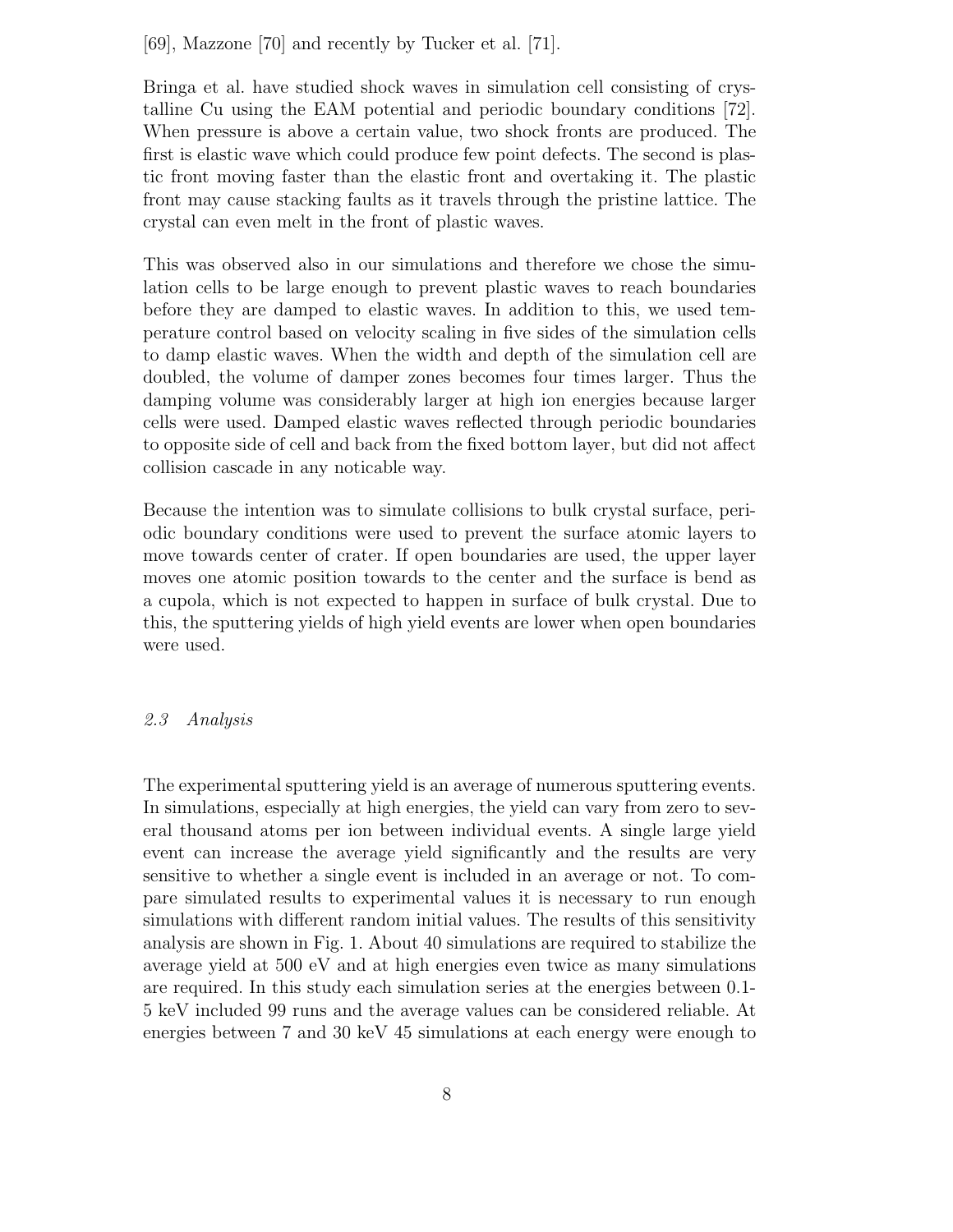give reliable averages. At higher energies the simulation series at each energy and with different potentials included 35-45 runs. Sensitivity analysis indicated that 50 and 100 keV average yields are quite reliable, but at 200 keV the standard error of the average underestimates the uncertainty.

Simulation times were chosen to be long enough to ensure that the probability of additional sputtering is very low. The prerequisite for this is, that the heat spike is cooled enough and stabile conditions are reached in the 15 nm deep surface layer of the simulation cell. The high energy EAM events required the longest simulation times of up to 80 ps. The high energy CEM events, instead, were simulated only for 4 ps, because at these energies ions are usually penetrated deep into the lattice and the surface layers are cooled rapidly, usually in less than 2 ps. There could exists strong heat spikes 15-30 nm below the surface, but there is no indication, that it would cause sputtering, even if the simulation time would be longer.

The sputtering yields are calculated from the final states of the simulations. An atom or an atom cluster is considered sputtered, if it has no neighbour atoms nearer than 0.555 nm, which is the cutoff distance of the potentials, or a cluster of atoms is more than 0. 555 nm away from the surface. Sputtering yields are also calculated during the simulation at specified times, but the time series of yields are analyzed only qualitatively.

The crater dimensions are calculated after the simulations using the following methods. The empty volume is calculated considering a rectangular volume of the simulation cell around and below the impact point. The volume is divided into small subcells, which have a volume of one cubic Angström. A subcell is considered occupied, if it contains an atom or there is an atom in one of its neighbouring subcells. The volumes of the unoccupied subcells are summed up to get the total empty volume. This volume is the sum of the volumes of the main crater and vacancies in the neighbourhood and below the crater. Although it is not an exact measure of the crater volume, it is a reasonable measure to compare crater sizes and empty volumes caused by the two potentials. If a crater exists, the empty volume calculated comes mainly from the crater volume. If there is no crater, the empty volume is small and comes mainly from vacancies scattered below the impact point (although few 1 Åcubes will also be empty even in a perfect lattice when they happen to fall right in between the lattice planes). The crater depth is defined as the depth where the empty volume is for the first time less than a specified value, which is chosen to be 20  $\AA^3$ . With this value bottoms of craters are detected reasonably well in this analysis. We measured dimensions of some craters also manually from the visualizations of the simulations to ensure the correctness of the analysis. The empty volume 0.3 nm below the lattice surface is considered to give the crater area. This depth is chosen to exclude surface defects from contributing to the area calculation.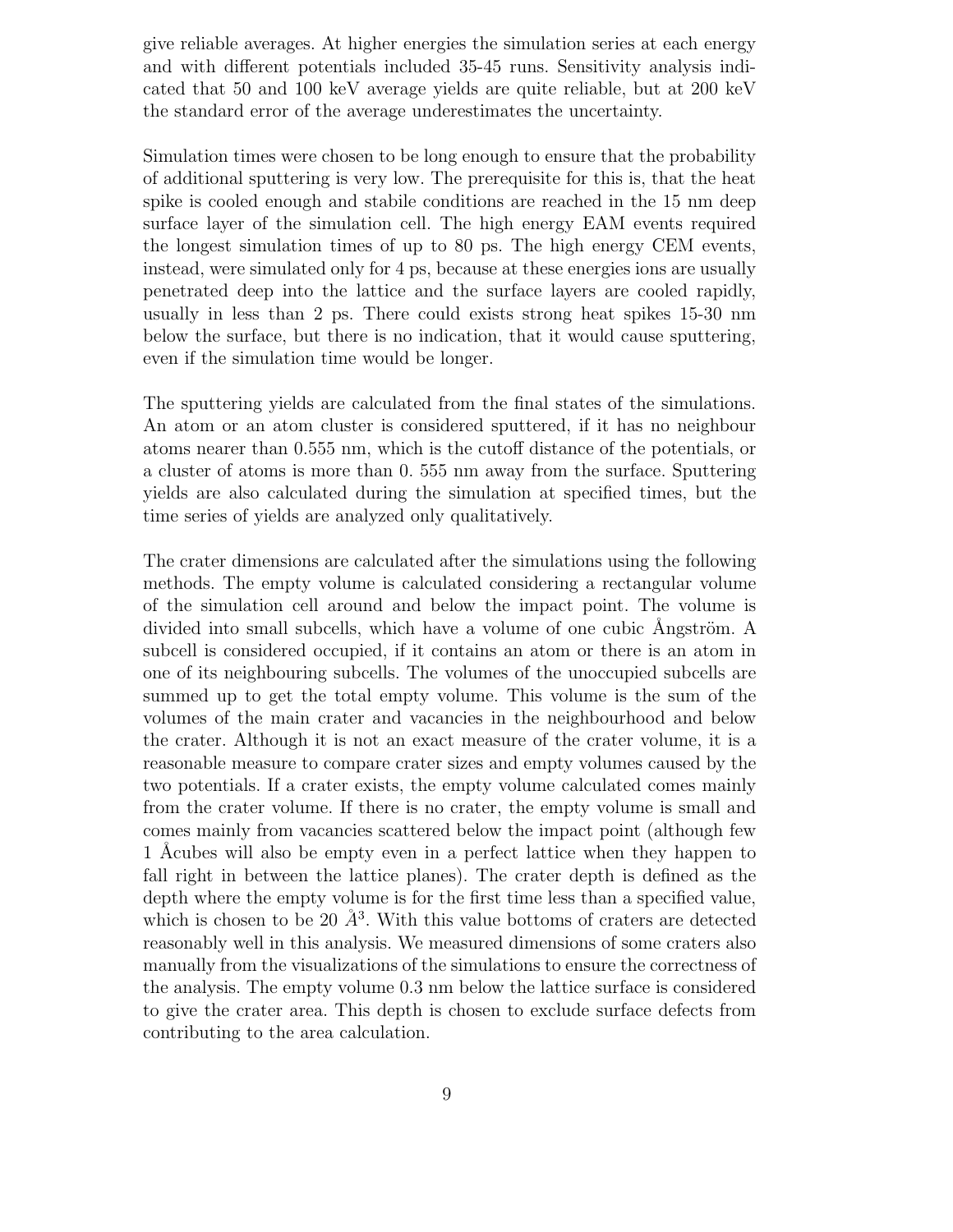In addition, the crater rim diameters were measured by scanning the surface of the simulation cell along two perpendicular directions and by detecting the first and the last point where atoms are stacked onto the surface. Because the crater rims are very irregular, this method, like any other method to measure rim diameters, is only approximative.

Crater shapes and defects are qualitatively analyzed from visualizations of simulation results and profiles of empty volumes (e.g. Fig. 6).

Relations between sputtering yield and crater dimensions are analysed by calculating correlation coefficients, which are measures of linear association between two variables [60]. Zero value indicates no linear association. The closer the value is to  $+1$  or  $-1$  the more closely the two variables are related.

# 3 Results

# 3.1 Sputtering yield

Comparison of experimental [24] and simulated sputtering yields is shown in Fig. 2.

Both potentials give too high yields at ion energies below 1 keV. Analysis of simulations gives no obvious explanation for this disagreement. One reason might be the differences between simulated and real lattice surfaces, because at these energies collision leading to sputtering occur very near the lattice surface. In simulations the surface is perfect whereas in reality there is some roughness and the surface orientation might vary. However, at energies below 1 keV both potentials give good qualitative agreement for the sputtering yield as a function of the energy, although we observed differences in collision mechanisms, as will be shown below.

The agreement between simulated and measured yields is good at energies between 1 and 3 keV. At the energies higher than 5 keV the EAM yields are several times higher than the experimental yields.

At high energies the portion of zero yield cases increases rapidly, because ions penetrate deep into the lattice and almost no surface cascades appear in these cases. This can be observed with both potentials, but the increase of zero events is more notable in the CEM events. There are almost no high yield events in the 200 keV CEM simulation series. Therefore, at energies of 200 keV and higher the CEM simulations give too low yields. The simulation serie is statistically long enough to exclude the possibility, that this disagreement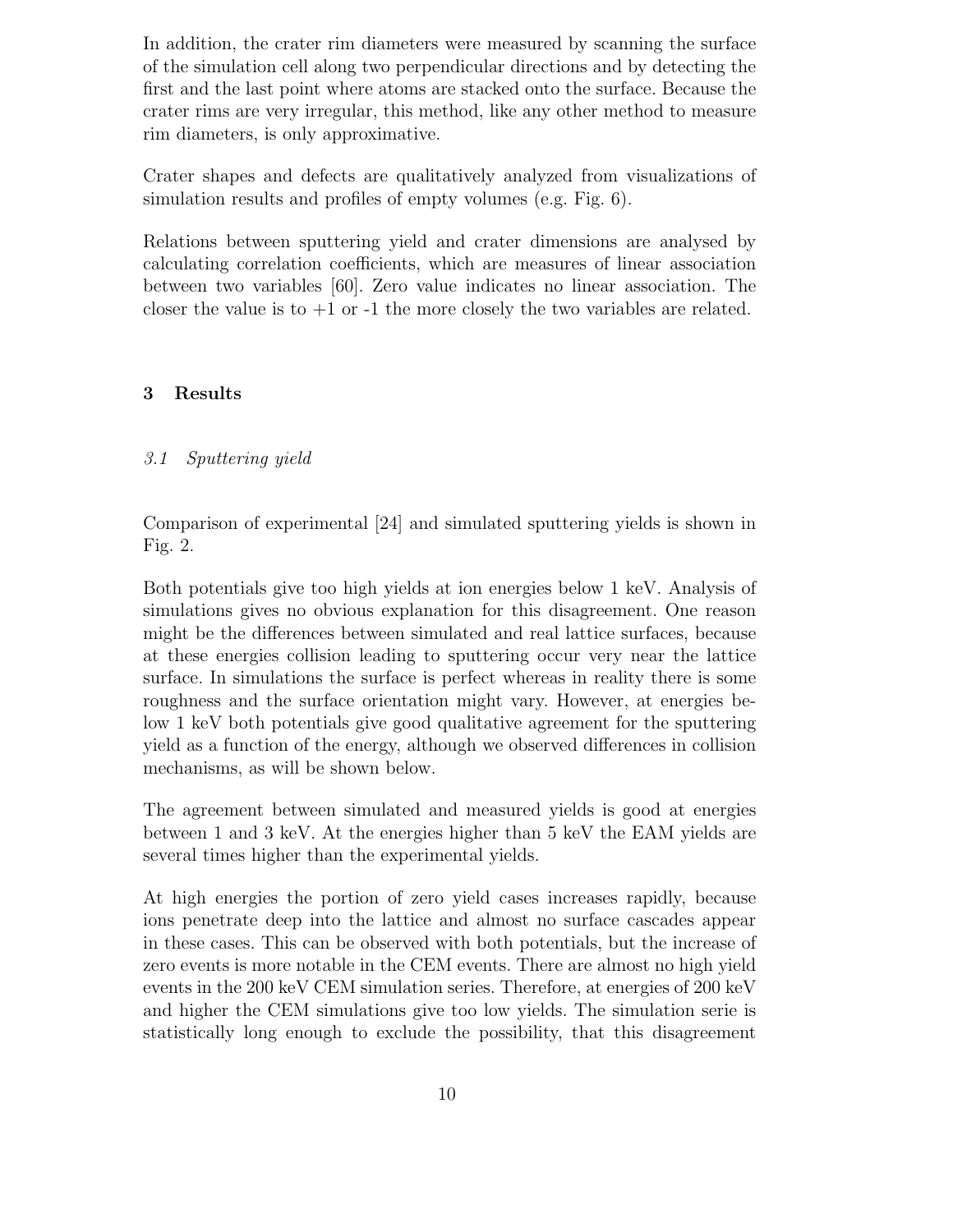arises by chance.

Simulations with the EAM potential at 400 keV show that the yield is indeed decreasing when energy increases, the simulated average yield being  $79 \pm 47$  atoms/ion at 400 keV. There is no experimental value available for comparison, but extrapolation of the 200–300 keV results give an estimate of not more than 50 atoms/ion. Thus, the EAM yield is still too high at 400 keV.

Both potentials result in the same qualitative forms of yield distributions at different energies, as shown in Fig. 3. However, the portion of high yield events increases more rapidly with energy in the EAM simulations than in CEM simulations. At 100 eV and 1 keV all events have low yield and the distributions are very similar. Notice that at least one atom is sputtered in nearly every 1 keV event. At 5 keV the distribution is spread and the difference between potentials becomes visible. At 20 keV there are more high yield EAM events than CEM events, while most of the CEM cases have yields between 5-30 atoms/ion. The same is true at 100 keV. Thus the difference between the CEM and EAM yields is mainly due to the greater portion of high yield events in the EAM simulations. The conclusion is, that simulations with the EAM potential bring about unrealistically many high yield events.

There is also a qualitative difference between potentials regarding the high yield events. In the CEM events almost no sputtering occurs after 10 ps, whereas in the EAM events atoms or even atom clusters are emitted from the surface of crater rims during a much longer period. The CEM potential seems to bind the atoms in craters and in crater rims more tightly than the EAM potential. Howver, the potentials give the same qualitative behaviour, that most of the sputtering occurs during about 2 ps after the impact and the fastest sputtered atoms leave the surface.

In addition to individual Au atoms, also atom clusters of different sizes are sputtered from the target. The simulated cluster sputtering yield is  $0.11 \pm 0.08$ clusters/ion for CEM and  $1.0\pm0.35$  for EAM at 50 keV, when clusters containing over ten atoms are considered. Thus ten times more clusters are ejected in the EAM simulations than in the CEM simulations. Wucher and Garrison [43] have made the same observation and found that the CEM potential provides an almost quantitative description of the experimental cluster yields. According to them the EAM potential overbinds clusters.

For comparison we also simulated some argon to gold impacts at energies 1- 5 keV (Fig. 4). The results are in good agreement with the experimental data [73,74], although the EAM events have slightly higher sputtering yields than the CEM events.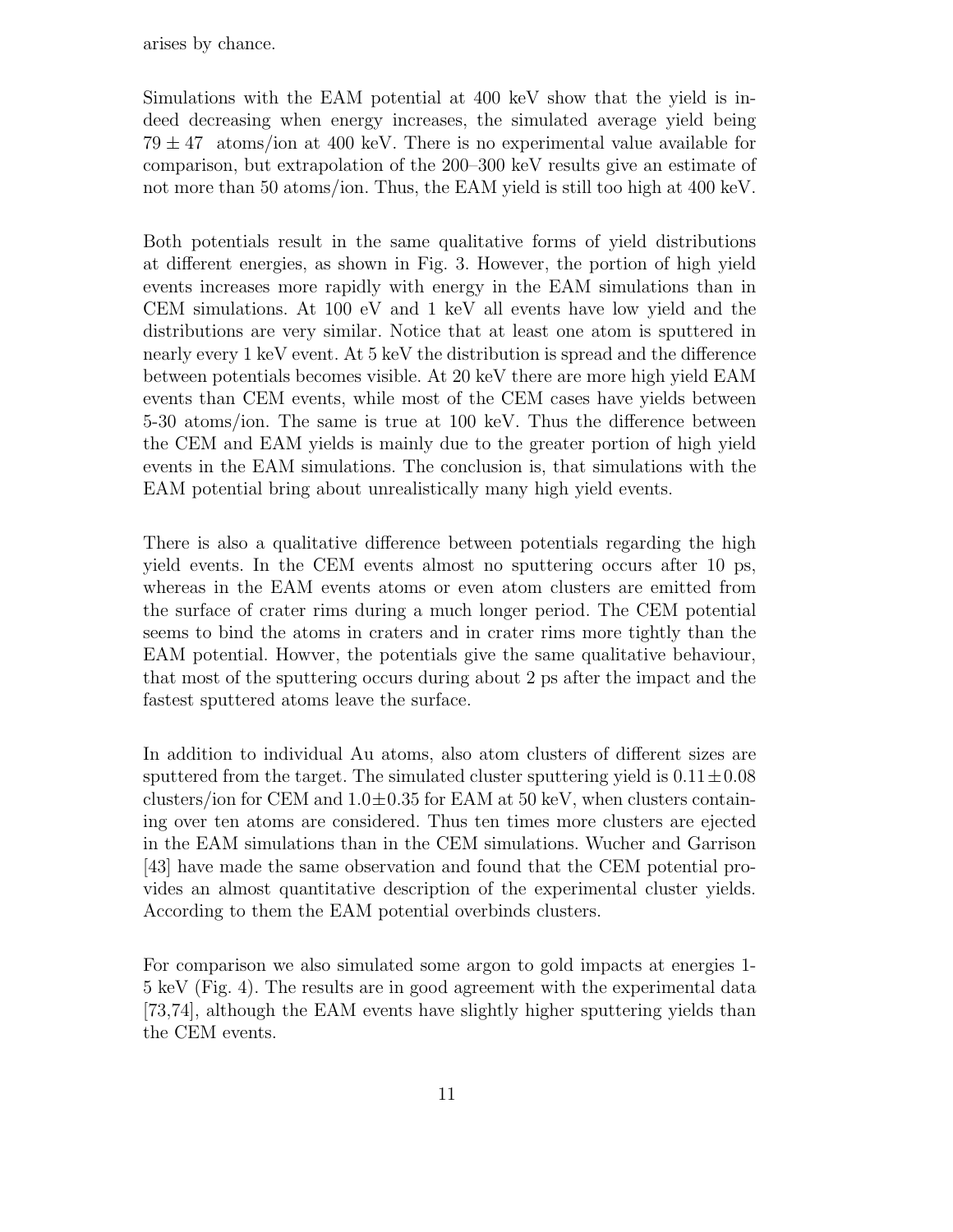In the simulations, craters of different sizes and shapes can be seen in the lattices. However, the percentage of cratering events is different depending on the potential used in the simulation (Fig. 5). In the EAM simulations, there appears considerably more craters than in the CEM simulations at all energies up to 50 keV.

Donnelly and Birtcher [75] have measured cratering of gold when irradiated with Xe ions using transmission electronic microscopy (TEM). They observed that approximately 2-5% of impinging ions in the energy range 50-400 keV produce craters. This is about five times less than we observed in the simulations (Fig. 5). The likely explanation to this disagreement is, that also quite small craters are easily observed in simulation results, which increases the total amount of crater events. The smallest craters may either not be visible in the TEM experiments (note that in these experiments a large underfocus was used so they can not achieve atomic resolution), or may be thermally annihilated before observation [76]. The large craters, however, are experimentally known to be stable at room temperature [77,76]. On the other hand, we observed only a few large craters in the 100 keV and 200 keV CEM series, so the production rate of large craters in the CEM simulations is less than 10 %, whereas in the corresponding EAM series, the large crater rate is higher than 10 %. From these observations, it follows that the EAM potential probably forms too many craters compared to the experimental cratering rate at the energies 100-200 keV, whereas the CEM potential produces almost the right cratering rate.

At 1 keV one third of the EAM events form craters, whereas in the CEM events only depressed areas and additional atoms above the lattice surface can be seen. This leads to the conclusion that at energies between 1-5 keV the heat spikes and thus also the sputtering mechanism are different depending on the potential applied in spite of the fact, that the sputtering yield is almost the same and agrees well with the experimental yield.

The EAM heat spikes grow larger than the spike of the CEM events and their sputtering lasts longer. On the other hand, the phases of spike formation are the same.

The difference in the shapes of craters can be seen also at high energies (Fig. 6). EAM craters are wider and there is often a larger rim around the crater. It is formed by atoms and clusters, which do not have enough energy to sputter out of the surface. In both cases there are vacancies below the craters.

The formation mechanism of large craters and comparison of the EAM crater simulations to experimental results are presented in more detail in earlier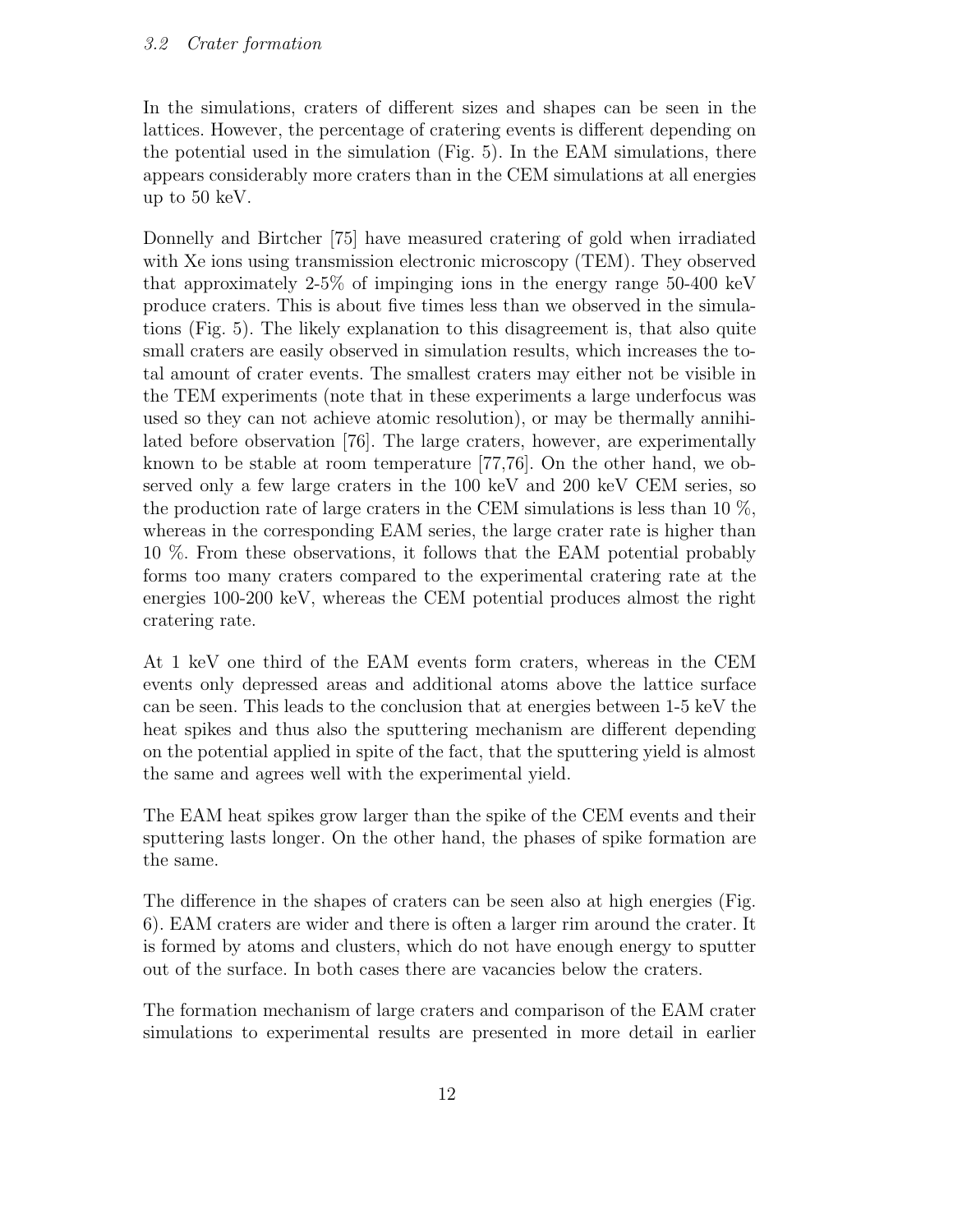papers by us [78,79]. We observed that during crater formation time of 100 ps some exotic structures like atom bridges over craters occur in simulations. Transmission electron microscope (TEM) experiments have also shown the formation of these and other, even more exotic structures on the irradiated surfaces [75]. This is an evidence, that the morphology of the simulated large EAM craters is qualitatively correct. We observed similar structures in this study in both EAM and CEM simulations. However, the structures were more common and more remarkable with the EAM potential.

## 3.3 Correlation between sputtering and cratering

Dimensions of craters as functions of ion energy are shown in the figures 8–10. The lower panels show the correlation between the quantity and sputtering yield. Positive correlation values indicate linear dependency. However, the dependency should be considered negligible if the correlation is less than 0.5.

The average crater area is larger in the EAM events than in the CEM events (Fig. 7). In both cases there is a positive correlation between sputtering yield and crater area, especially at the high ion energies. The correlation is about the same with both potentials. This confirms the conclusion, that the EAM heat spikes and craters grow larger than the CEM spikes, and more atoms are sputtered due to the larger cross section of liquid volume and lattice surface in the EAM events. Thus, the reason to the difference in sputtering yields between the potentials is not the mechanism how the atoms leave the liquid surface but rather the size of the heat spike, which, in turn, depends on how the potentials describe interactions on the atomic level in that part of the lattice, where the ion energy is rapidly deposited into a relatively small volume.

Also the average crater depth and the average empty volume are higher with the EAM events than with CEM events. Correlations with the yield are also positive (Fig. 8 and Fig. 9).

Average maximum outer diameter of crater rims increases linearly with ion energy (Fig. 10) when only events with visible craters are included in the analysis. It should be noted that rims are very irregular and therefore diameters are difficult to measure. However, the general trend towards larger craters as energy increases is clearly detectable.

In general, the crater dimensions correlate better with the sputtering yield when energy increases. This is a consequence of the fact, that at high energies the events are either very low or very high yield events as shown in the distribution graphs in Fig. 3 and the high yield events are also large crater events. We can say that most of the sputtered clusters and atoms come from large craters at energies of 100 keV and higher.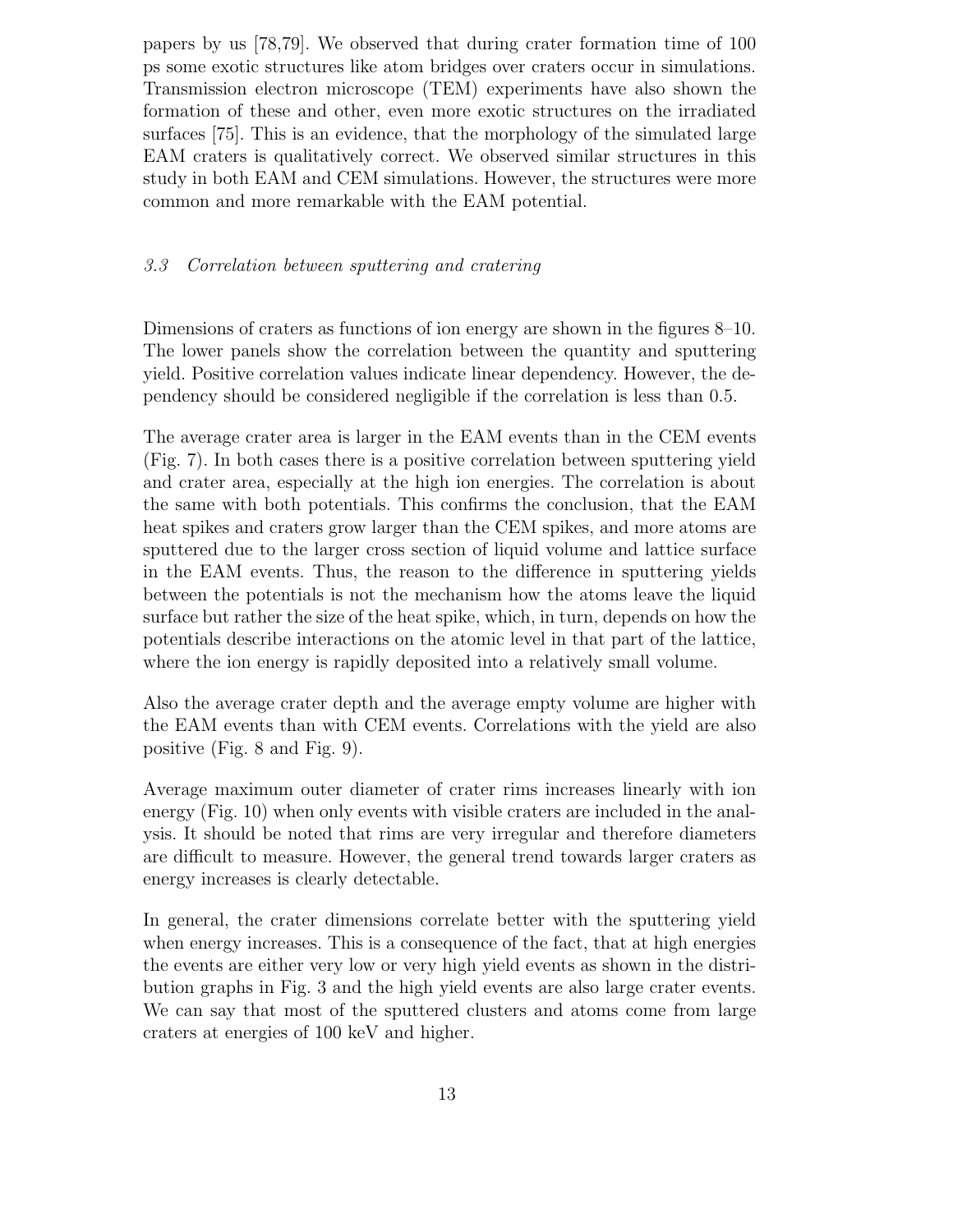Table 2

Comparison of simulated (CEM and EAM) and measured crater areas in gold. The areas are given in units of  $nm^2$ .

|     | $E$ (keV) CEM EAM Exp.    |      |
|-----|---------------------------|------|
| 50  | $16 \pm 3$ $26 \pm 5$     | - 14 |
| 100 | $15 \pm 4$ $37 \pm 9$     |      |
| 200 | $6 \pm 2 \quad 46 \pm 14$ | 32   |

Comparison between the simulated and measured  $[75]$  mean areas  $(nm<sup>2</sup>)$  of large craters is given in Table 2. Note that the simulated areas are averages of crater areas of the large craters whereas Fig. 7 represents the averages of all craters. The large craters are those with clearly visibly crater shape and rim.

The result given in the Table II confirm that EAM craters are larger than CEM craters and probably also too large compared with real craters. The CEM craters are too small at 200 keV, which is in agreement with the observation that also the simulated yield is too small at that energy. This is a further evidence, that the simulations were not able to produce enough heat spikes near the lattice surface, which leads to the too low average sputtering yield.

This crater analysis shows, that the CEM and EAM potentials give different crater sizes, shapes and crater event percentage. The CEM simulations seem to be more realistic when we compare the results to the experimental results available. More precise comparison would require experimental values for crater dimensions measured from events of different ion energies.

# 3.4 Defects

In addition to craters, ion impacts also form defects inside the lattice. Visual analysis of the simulation lattices after the simulations revealed differences in defect formation between the potentials. The observations can be summarized as follows:

- Vacancies are formed near and below craters. There are more vacancies in EAM events than in CEM events and they are spread over a larger volume around the ion track.
- If the ion penetrates deep into the lattice, there are clusters of vacancies or even volume defects in the depth, where the main energy deposition has occured. This phenomenon is more prominent with EAM.
- The lattice around the ion track may be shifted away from its equilibrium position along lattice planes perpendicular to the (111) plane. This coherent displacement has a triangular cross-section since the displacement occurs along the slip system of the fcc crystal [20], see Fig. 8. There are often rows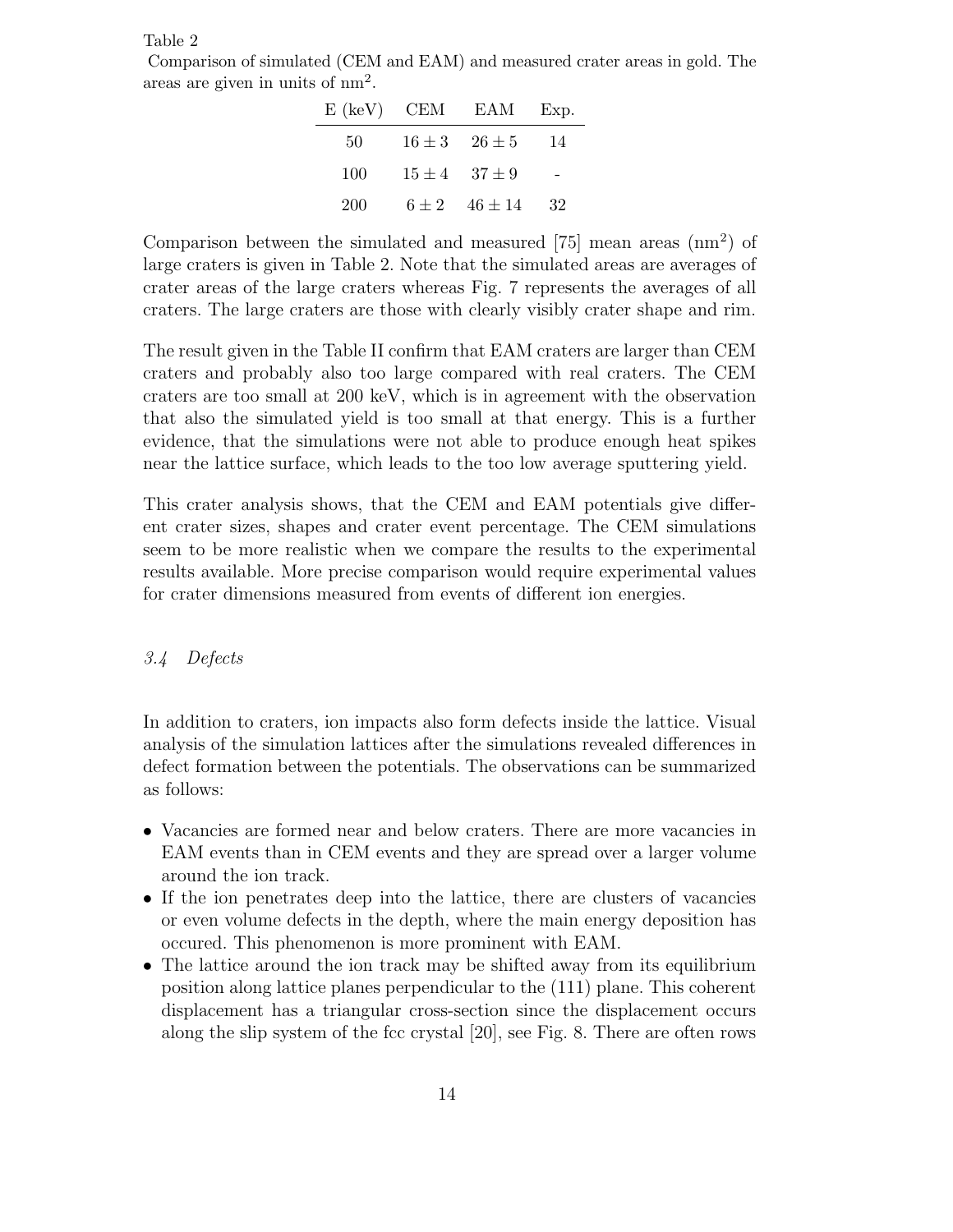of vacancies along the triangle sides. Similar defects are observed in earlier simulations at the lattice surface [20], and now we observed them also inside the lattice. This phenomenon occurs more often at energies over 30 keV and with the CEM potential. The EAM potential seems to form more irregular defects.

Fig. 12 illustrates examples of CEM and EAM events, which have the typical differences described above. Neither of these events has a crater on the lattice surface. Instead, they show a clear and regular shift of atoms towards the surface, resulting from coherent displacement. Also inside there are clear dislocated regions of the crystal. In the simulations with the CEM potential almost all defects are in dislocated regions, and a top-view of this CEM event showed a clear triangular cross section of one of the dislocated regions, indicating that the structure is a (perfect or imperfect) stacking fault tetrahedron [80–82]. In the EAM event, on the other hand, a less regular defect structure is visible. On longer time scales, this complex defect structure would most likely reform into a more regular structure, even at low temperatures (note that the interstitial is mobile at very low temperatures, both in experiments and our simulation model [83–85]). Hence one can not directly compare this result to experiments and conclude which model would describe extended defect formation better. Nevertheless, the differences in defect formation provide an additional evidence, that the potentials cause different heat spike behaviour.

#### 3.5 Back scattered Xe ions

Xe ions are scattered back from the lattice more often in the CEM events than in the EAM events (Fig. 11), especially at energies 100–500 eV. The difference in percentage of back scattered ions indicates, that the potentials do not bring about identical sputtering mechanisms even at low energies, although the sputtering yield is practically the same with the both potentials below 1 keV.

At high energies the ions penetrate deeper into the lattice in average and thus the percentage of back scattering events decrease with energy. Both potentials lead to this behaviour, and the quantitative difference between them is barely statistically significant.

# 4 Discussion and conclusions

We have shown that CEM and EAM potentials not only give different simulated sputtering yields, but also different heat spike behaviour and crater sizes.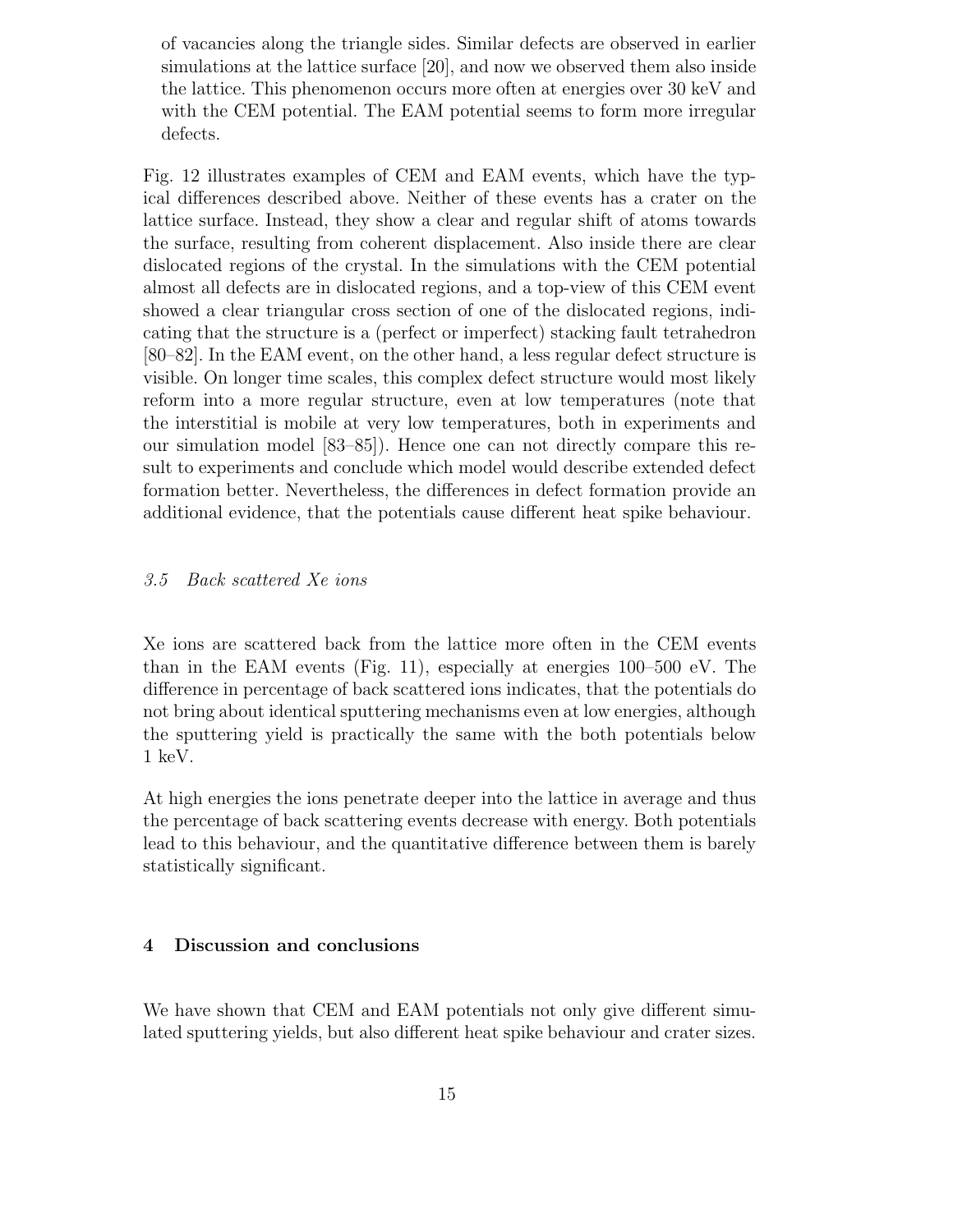This raises the question which potential is appropriate enough to be used in ion impact simulations. We can draw the following conlcusions.

The main result is, that the agreement between simulated and experimental yield values depends not only on the potential chosen but also on ion energy. Our quantitative results on the sputtering yields can be treated in four energy regimes.

- At very lowest energies,  $E < 500$  eV, both the EAM and CEM potentials overestimate the sputtering yield. This is likely to be due to some inadequacy in the description of the top surface layer, or that the potentials have not quite right values near the threshold displacement energy.
- Between 500 eV and 3 keV both potentials give good agreement with experimental sputtering yields. We also observe similarly good agreement for 1 - 5 keV Ar impacts. In this energy range the cascades are typical linear cascades, and heat spikes do not contribute to the sputtering yield. Since both models have been amended to have a realistic high-energy repulsive part, they should describe linear cascades correctly, which is reflected in the good agreement with experimental sputtering yields.
- Above 5 keV heat spike effects start to dominate the sputtering, and the potentials' different description of the thermodynamics of Au are reflected in the sputtering yield. The EAM potential strongly overestimates the sputtering yield, whereas CEM shows good agreement up to 100 keV.
- Finally, above 100 keV the both potentials result in a faster decrease of the sputtering yield than observed experimentally.

These observations clearly show that quantitative agreement with experimental values in one energy range does not quarantee that the potential is applicable to other energy ranges.

Since several thermodynamic properties of the material affect the heat spike behaviour, it is not possible to name a single material parameter which would explain the observed difference between EAM and CEM at energies 10 – 100 keV. The simulations show that the melting point and thermal conduction clearly affects the behaviour, since in CEM all sputtering ceases around 10 ps whereas in EAM late emission is observed up to 80 ps. The simulated melting point is about 500 K lower with EAM than with CEM, as mentioned above. We do, however, believe that another contributing factor is the too low surface energy of EAM: this makes it easy to form free surface, making it likely to sputter large chunks of matter.

The rapid decrease in the simulated yields above 100 keV is related to channeling, which apparently is not described in the simulations in a manner which exactly corresponds to the experiments. The simulations should be fairly reliable regarding channeling, since the high-energy repulsive interatomic po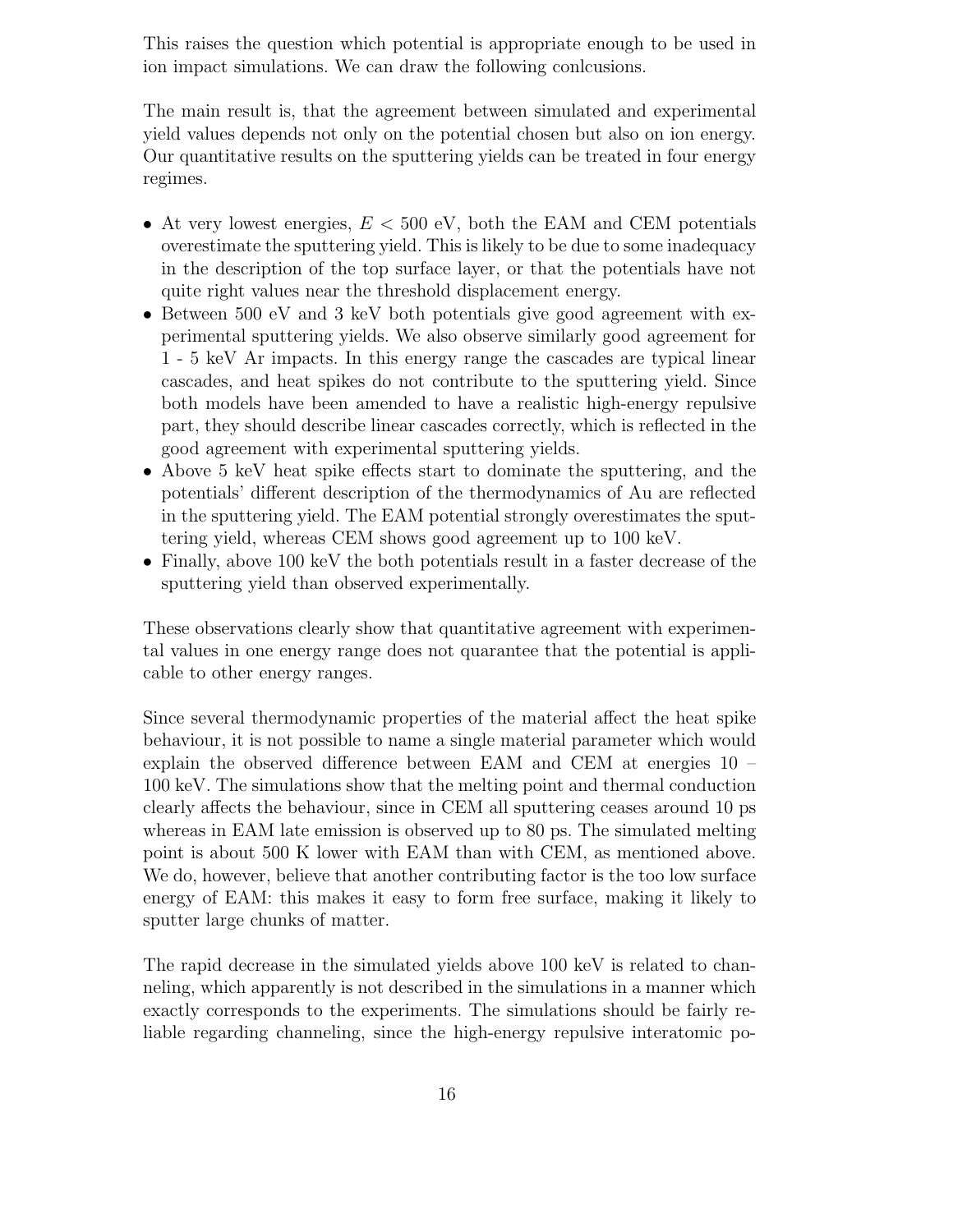tentials are known to be accurate to at least within a few % [86,59], and the electronic stopping is not significant at these energies [86]. This is evidenced by recent MD range simulations which give very good agreement with experiments under channeling conditions especially when the nuclear stopping dominates [87,88,56]. Hence we raise the possibility that the cause of the discrepancy may be some difference between the simulated and experimental bombarding conditions. If in the experiments the beam was not perfectly aligned to the surface normal, or there was appreciable beam spreading, this could reduce the channeling, which in turn would shift the maximum in the sputter yield distribution to higher energies. If this is the case, the CEM potential may still be applicable at these energies, although it gave considerably too low yields in this study.

The other results like crater morphology, defects and the rate of back scattered ions indicate, that, in addition to the different sputtering yields, the potentials also bring about different sputtering mechanisms. The most immediate conclusion is that the CEM simulations are closer to the reality, because the agreement with sputtering yield is good in a broad energy range and, in contrast, the behaviour of heat spikes, like formation of large craters, in EAM simulations could be related to the unrealistically large sputtering yields. However, we can not precisely compare empty volume, back scattering rate and many other simulated results to experimental data. Therefore we can not claim for certain, how close the quantitative agreement between heat spikes in CEM simulations and the real heat spikes is. Further measurements and simulations would be needed to get answers to this question.

Although the quantitative results differ, the qualitative behaviour is in all main respects the same, giving good confidence that the previous conclusions drawn from simulations on heat spike behaviour in dense metals are valid.

# Acknowledgements

We thank E. Salonen for critical comments on the manuscript. Generous grants of computer time from the Center for Scientific Computing in Espoo, Finland are gratefully acknowledged.

#### References

- [1] J. A. Brinkman, J. Appl. Phys. 25, 961 (1954).
- [2] M. T. Robinson and I. M. Torrens, Phys. Rev. B 9, 5008 (1974).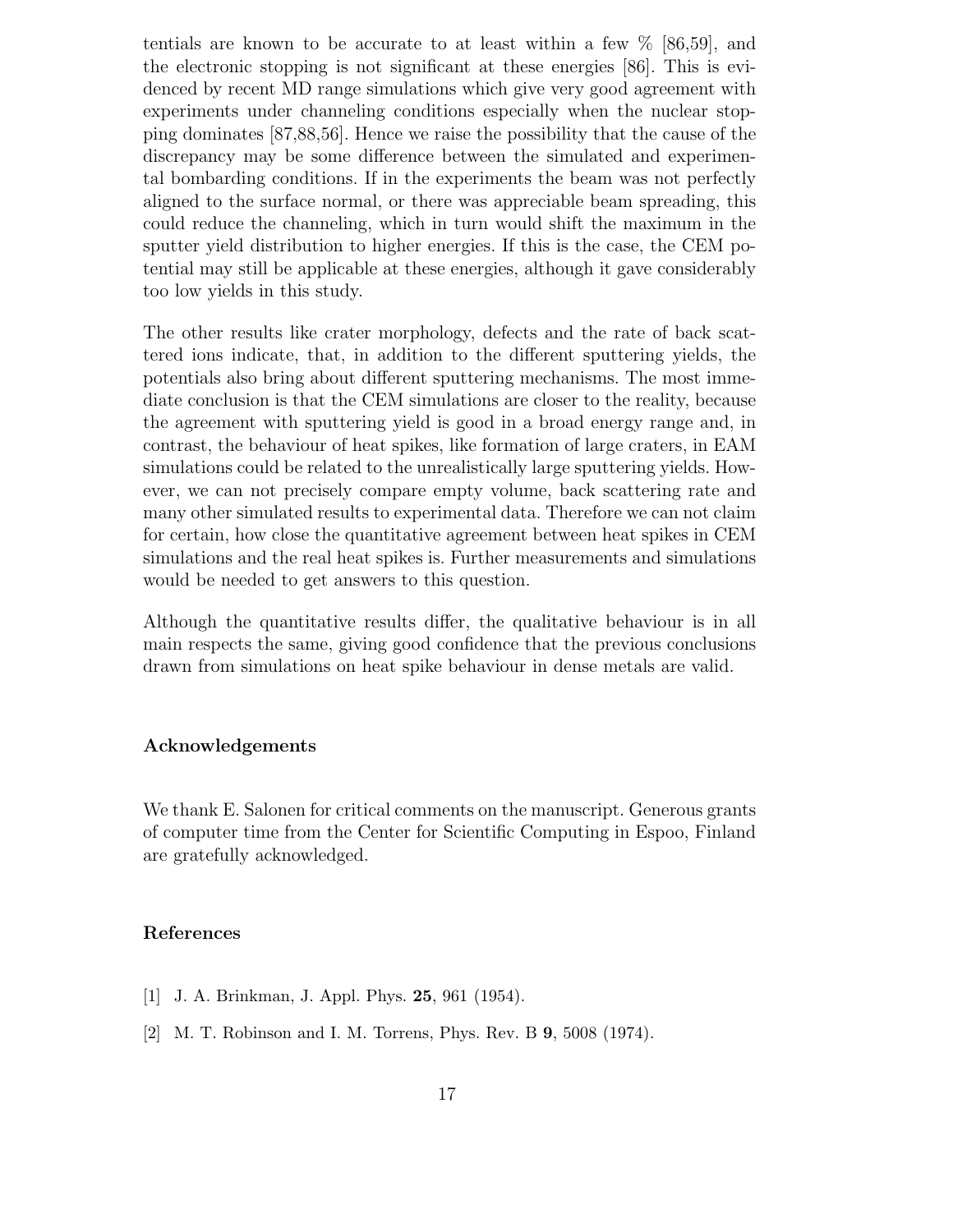- [3] R. P. Webb and D. E. Harrison, Jr., Nucl. Instr. Meth. Phys. Res. 218, 697 (1983).
- [4] R. P. Webb, D. E. Harrison, Jr., and K. M. Barfoot, Nucl. Instr. Meth. Phys. Res. B 7/8, 143 (1985).
- [5] T. Diaz de la Rubia, R. S. Averback, R. Benedek, and W. E. King, Phys. Rev. Lett. 59, 1930 (1987), see also erratum: Phys. Rev. Lett. 60 (1988) 76.
- [6] R. S. Averback and T. Diaz de la Rubia, in Solid State Physics, edited by H. Ehrenfest and F. Spaepen (Academic Press, New York, 1998), Vol. 51, pp. 281–402.
- [7] R. Behrisch (ed.), Sputtering by Particle bombardment I (Springer, Berlin, 1981).
- [8] H. H. Andersen and H. L. Bay, Radiation Effects 19, 139 (1973).
- [9] H. H. Andersen and H. L. Bay, J. Appl. Phys. 45, 953 (1974).
- [10] H. H. Andersen, A. Brunelle, S. Della-Negra, J. Depauw, D. Jacquet, Y. Le Beyec, J. Chaumont, and H. Bernas, Phys. Rev. Lett. 80, 5433 (1998).
- [11] S. Bouneau, A. Brunelle, S. Della-Negra, J. Depauw, D. Jacquet, Y. L. Beyec, M. Pautrat, M. Fallavier, J. C. Poizat, and H. H. Andersen, Phys. Rev. B 65, 144106 (2002).
- [12] K. L. Merkle and W. Jger, Phil. Mag. A 44, 741 (1980).
- [13] W. Jäger and K. L. Merkle, Phil. Mag. A 57, 479 (1988).
- [14] R. C. Birtcher and S. E. Donnelly, Phys. Rev. Lett. 77, 4374 (1996).
- [15] S. E. Donnelly and R. C. Birtcher, Phys. Rev. B 56, 13599 (1997).
- [16] M. Ghaly and R. S. Averback, Phys. Rev. Lett. 72, 364 (1994).
- [17] M. Ghaly, K. Nordlund, and R. S. Averback, Phil. Mag. A 79, 795 (1999).
- [18] H. M. Urbassek and K. T. Waldeer, Phys. Rev. Lett. 67, 105 (1991).
- [19] Th. J. Colla, H. M. Urbassek, A. Wucher, C. Staudt, R. Heinrich, B. J. Garrison, C. Dandachi, and G. Betz, Nucl. Instr. Meth. Phys. Res. B 148, 284 (1998)
- [20] K. Nordlund, J. Keinonen, M. Ghaly, and R. S. Averback, Nature 398, 49 (1999).
- [21] T. J. Colla, R. Aderjan, R. Kissel, and H. M. Urbassek, Phys. Rev. B 62, 8487  $(2000).$
- [22] R. Aderjan and H. M. Urbassek, Nucl. Instr. Meth. Phys. Res. B 164-165, 697  $(2000).$
- [23] E. Bringa, K. Nordlund, and J. Keinonen, Phys. Rev. B 64, 235426 (2001).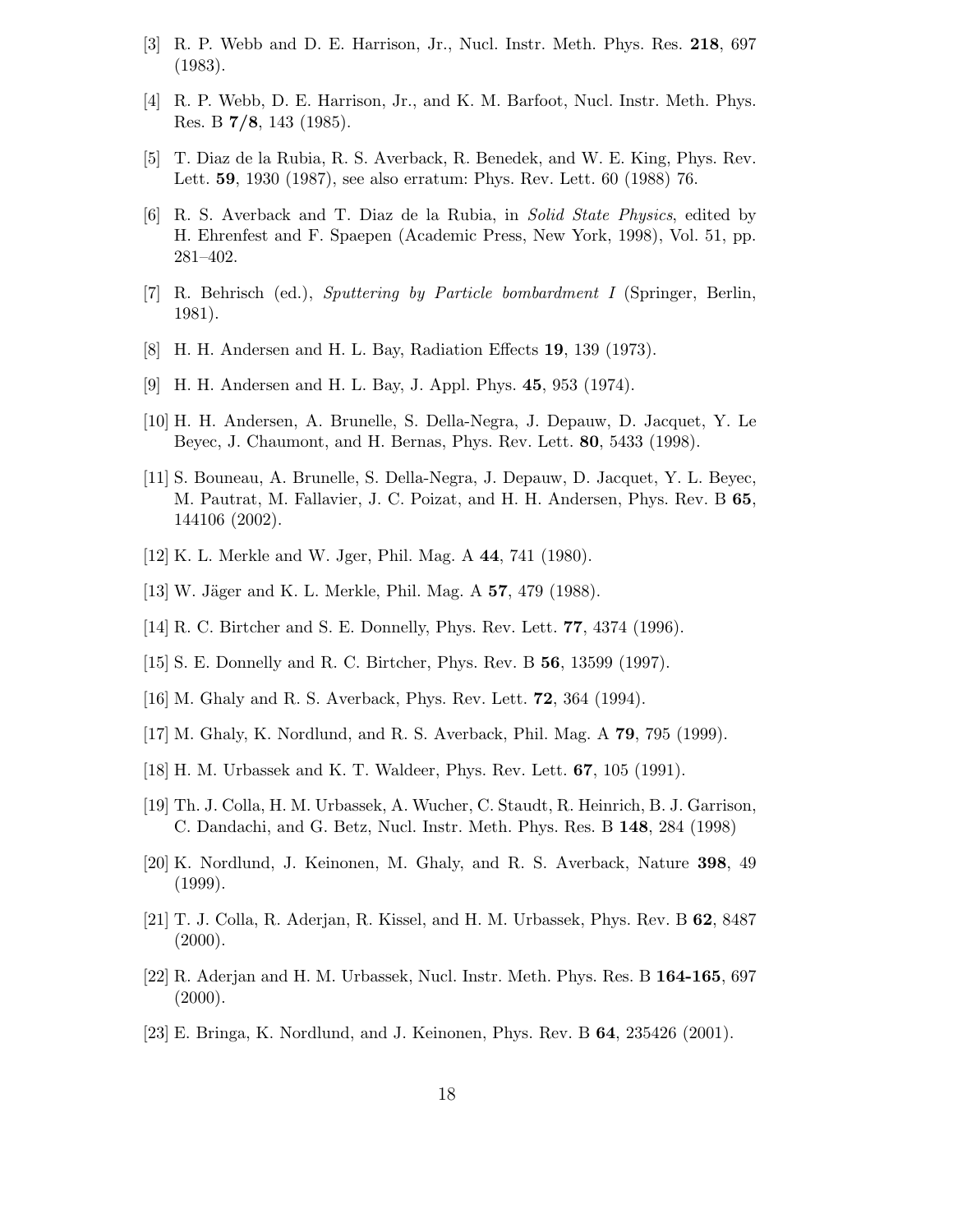- [24] W. Szymczak and K. Wittmaack, Nucl. Instr. Meth. Phys. Res. B 82, 220 (1993).
- [25] S. M. Foiles, M. I. Baskes, and M. S. Daw, Phys. Rev. B 33, 7983 (1986), Erratum: ibid, Phys. Rev. B 37, 10378 (1988).
- [26] C. L. Kelchner, D. M. Halstead, L. S. Perkins, N. M. Wallace, and A. E. DePristo, Surf. Sci. 310, 425 (1994), and references therein.
- [27] David G. Pettifor, Bonding and Structure of Molecules and Solids (Oxford University Press, Oxford, UK, 1995 ).
- [28] R. Smith (ed.), Atomic & ion collisions in solids and at surfaces: theory, simulation and applications (Cambridge University Press, Cambridge, UK, 1997 ).
- [29] Murray S. Daw, Stephen M. Foiles and Micael I. Baskes, Mat. Sci. and Engr. Rep. 9, 251 (1993).
- [30] D. W. Brenner, Physica Status Solidi (b) 207, 23 (2000).
- [31] K. Albe, K. Nordlund and R. S. Averback, Phys. Rev. B 65, 195124 (2002).
- [32] D. F. Y. Mishin, M. J. Mehl, and D. A. Papaconstantopoulo, Phys. Rev. B 59, 3393 (1999).
- [33] M. S. Daw and M. I. Baskes, Phys. Rev. B 29, 6443 (1984).
- [34] M. S. Daw and M. I. Baskes, Phys. Rev. Lett. 50, 1285 (1983).
- [35] S. M. Foiles, M. I. Baskes, and M. S. Daw, Phys. Rev. B 33, 7983 (1986), Erratum: ibid, Phys. Rev. B 37, 10378 (1988).
- [36] S. M. Foiles, Phys. Rev. B **32**, 3409 (1985).
- [37] B. J. Garrison, N. Winograd, D. M. Deaven, C. T. Reimann, D. Y. Lo, T. A. Tombrello, D. E. Harrison, and M. H. Shapiro, Phys. Rev. B 37, 7197 (1988).
- [38] J. D. Kress and A. E. DePristo, J. Chem. Phys 88, 2596 (1988).
- [39] M. S. Stave, D. E. Sanders, T. J. Raeker, and A. E. DePristo, J. Chem. Phys. 90, 4413 (1990).
- [40] T. J. Raeker and A. E. DePristo, Int. Rev. Phys. Chem. 10, (1991).
- [41] S. B. Sinnott, M. S. Stave, T. J. Raeker, and A. E. DePristo, Phys. Rev. B 44, 8927 (1991).
- [42] T. J. Raeker and A. E. DePristo, Phys. Rev. B 49, 8663 (1994).
- [43] A. Wucher and B. J. Garrison, J. Chem. Phys. 105, 5999 (1996).
- [44] S. W. Rosencrance, J. S. Burnham, D. E. Sanders, C. He, B. J. Garrison, N. Winograd, Z. Postawa, and A. E. DePristo, Phys. Rev. B 52, 6006 (1995).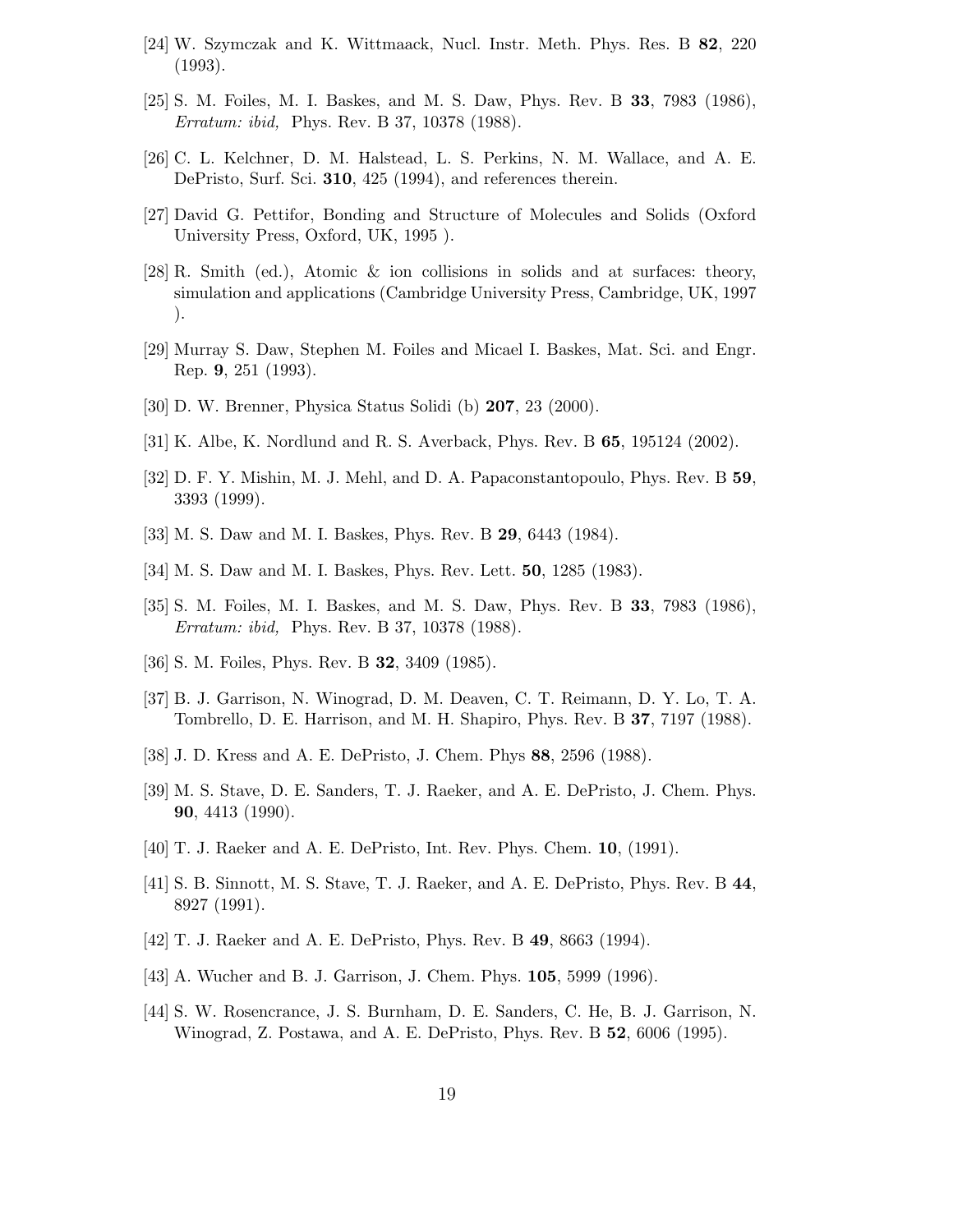- [45] A. E. DePristo, in Recent Advaces in Density Functional Theory: Part 2 Methodology, edited by D. Chong (World Scientific, New York, 1995).
- [46] D. Udler and D. N. Seidman, Phys. Rev. B 54, 11133 (1996).
- [47] K. O. E. Henriksson, K. Nordlund, and J. Keinonen, Phys. Rev. B (2004), accepted for publication.
- [48] Q. Jiang, H. M. Lu, and M. Zhao, J. Phys.: Condens. Matter 16, 521 (2004).
- [49] D. R. Lide, CRC Handbook of Chemistry and Physicsr, 82nd ed. ed. (CRC Press LLC, Boca Raton, FL, USA, 2001).
- [50] S. W. Rosencrance, J. S. Burnham, D. E. Sanders, C. He, B. J. Garrison, N. Winograd, Z. Postawa, and A. E. DePristo, Phys. Rev. B 52, 6006 (1995).
- [51] M. Ghaly, K. Nordlund, and R. S. Averback, Phil. Mag. A 79, 795 (1999).
- [52] K. Nordlund, M. Ghaly, R. S. Averback, M. Caturla, T. Diaz de la Rubia, and J. Tarus, Phys. Rev. B 57, 7556 (1998).
- [53] K. Nordlund, L. Wei, Y. Zhong, and R. S. Averback, Phys. Rev. B (Rapid Comm.) 57, 13965 (1998).
- [54] K. Nordlund, Comput. Mater. Sci. 3, 448 (1995)
- [55] J. F. Ziegler, J. P. Biersack, and U. Littmark, The stopping and range of ions matter (Pergamon, New York, USA, 1985).
- [56] J. Sillanp, J. Peltola, K. Nordlund, J. Keinonen, and M. J. Puska, Phys. Rev. B 63, 134113 (2000).
- [57] J. Delley, J. Chem. Phys. **92**, 508 (1990).
- [58] DMol is a trademark of AccelRys. Inc.
- [59] K. Nordlund, N. Runeberg, and D. Sundholm, Nucl. Instr. Meth. Phys. Res. B 132, 45 (1997).
- [60] W. H. Press, s. A. Teukolsky, V. T. Vetterling, and B. P. Flannery, Numerical Recipes in C: The Art of Scientific Computing, 2nd ed. ed. (Cambridge University Press, New York, USA, 1993).
- [61] T. J. Colla, B. Briehl, and H. M. Urbassek, Radiation Effects and Defects in Solids 142, 415 (1997).
- [62] K. Nordlund and A. Kuronen, Nucl. Instr. Meth. Phys. Res B. 115, 528 (1995).
- [63] Y. Yamaguchi and Jrgen Gspann, Phys.Rev. B 66 (2002) 155408.
- [64] Z. Postawa et al., Anal. Chem. 75 (2003) 4402-4407.
- [65] B. J. Garrison, P. B. S. Kodali, and D. Srivastava, Chem. Rev. 96 (1996) 1327.
- [66] M. H. Shapiro and T. A. Tombrello, Surf. Sci. 453 (2000) 143-151.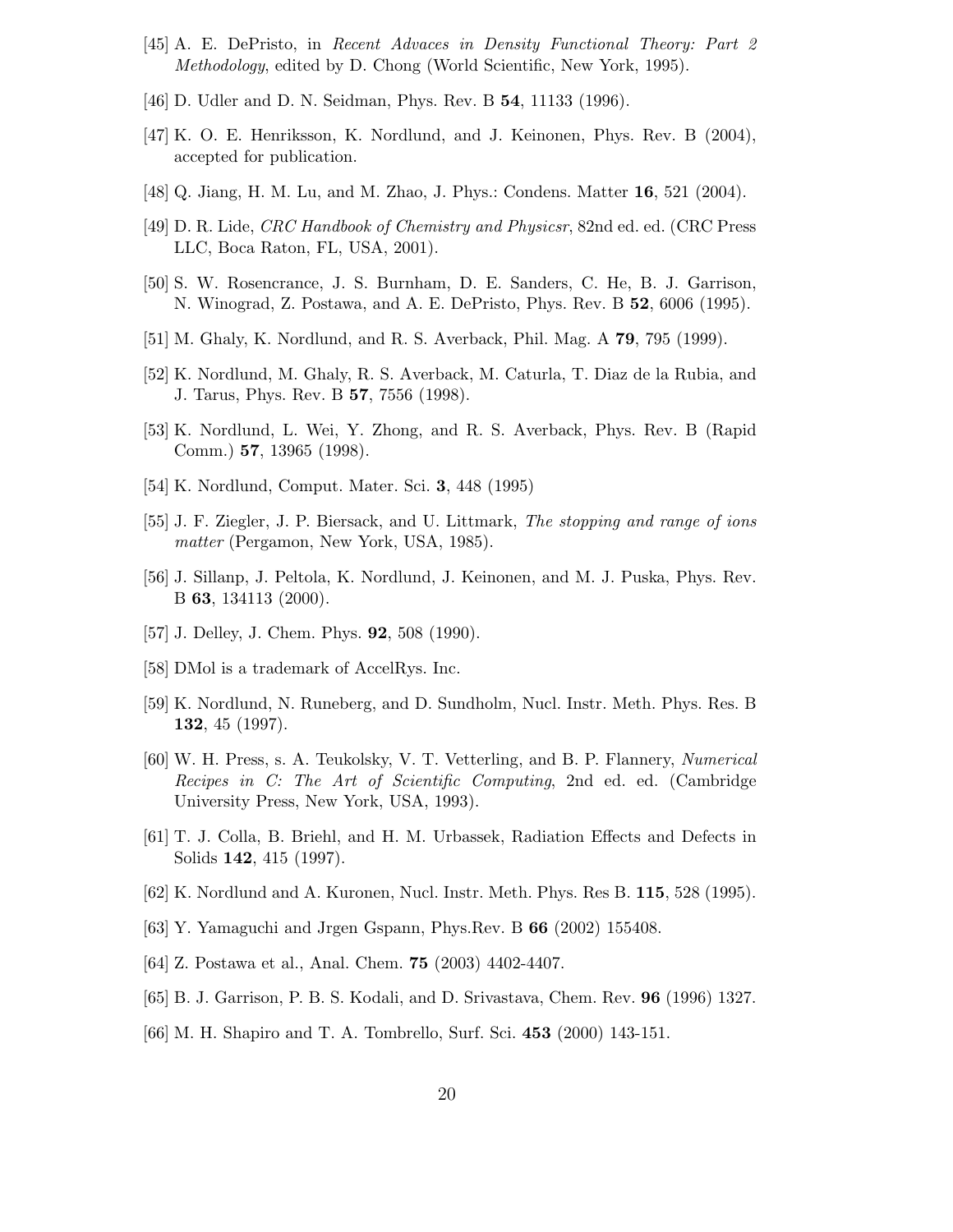- [67] T. J. Colla, R. Aderjan, R. Kissel and H. M. Urbassek, Phys. Rev. B 62, 12 (2000) 8487-8493.
- [68] G. V. Kornich, G. Betz, V. Zaporojtchenko, A. I. Bazhin and F. Faupel, Nucl. Instr. Meth. Phys. Res. B 227 (2005) 261-270.
- [69] M. Hedstrm and Hai-Ping Cheng, Phys.Rev. B 62 (2000) 2751-2758.
- [70] A. M. Mazzone, J. Computer-Aided Mat. Design 9 (2002) 1-9.
- [71] O. J. Tucker, D. S. Ivanov, L. V. Zhigilei, R. E. Johnson and E. M. Bringa, Nucl. Instr. Meth. Phys. Res. B 228 (2005) 163-169.
- [72] E. M. Bringa, B. D. Wirth, M. J. Caturla, J. Stlken and D. Kalantar, Nucl. Instr. Meth. Phys. Res. B 202 (2002) 56-63.
- [73] A. L. Southern, W. R. Willis, and M. T. Robinson, J. Appl. Phys 34, 153 (1963).
- [74] M. T. Robinson and A. L. Southern, J. Appl. Phys 38, 2969 (1967).
- [75] S. E. Donnelly and R. C. Birtcher, Phys. Rev. B 56, 13599 (1997).
- [76] S. E. Donnelly, R. C. Birtcher, and K. Nordlund, in Engineering Thin Films and Nanostructures with Ion Beams, edited by E. J. Knystautas (Marcel Dekker, New York, 2005), Chap. Single Ion Induced Spike Effects on Thin Metal Films: Observation and Simulation.
- [77] R. C. Birtcher and S. E. Donnelly, Materials Chemistry and Physics 54, 111 (1998).
- [78] K. Nordlund, J. Tarus, J. Keinonen, S. Donnelly, and R. Birtcher, Nucl. Instr. Meth. Phys. Res. B 206, 189 (2003).
- [79] E. M. Bringa, K. Nordlund, and J. Keinonen, Phys. Rev. B 64, 235426 (2001).
- [80] J. Silcox and P. B. Hirsch, Phil. Mag. 4, 72 (1959).
- [81] M. Kiritani, T. Yoshiie, and S. Kojima, J. Nucl. Mater. 141-143, 625 (1986).
- [82] K. Nordlund and F. Gao, Appl. Phys. Lett. 74, 2720 (1999).
- [83] R. C. Birtcher, W. Hertz, G. Fritsch, and J. E. Watson, Proc. Intl. Conf. on Fundamental Aspects of Radiation Damage in Metals, CONF-751006-P1, 1, 405 (1975).
- [84] H. Schroeder and B. Stritzker, Radiation effects 33, 125 (1977).
- [85] M. S. Daw, S. M. Foiles, and M. I. Baskes, Mat. Sci. and Engr. Rep. 9, 251 (1993).
- [86] J. F. Ziegler, J. P. Biersack, and U. Littmark, The Stopping and Range of Ions in Matter (Pergamon, New York, 1985).
- [87] D. Cai, N. Grnbech-Jensen, C. M. Snell, and K. M. Beardmore, Phys. Rev. B 54, 17147 (1996).
- [88] J. Sillanp, K. Nordlund, and J. Keinonen, Phys. Rev. B 62, 3109 (2000).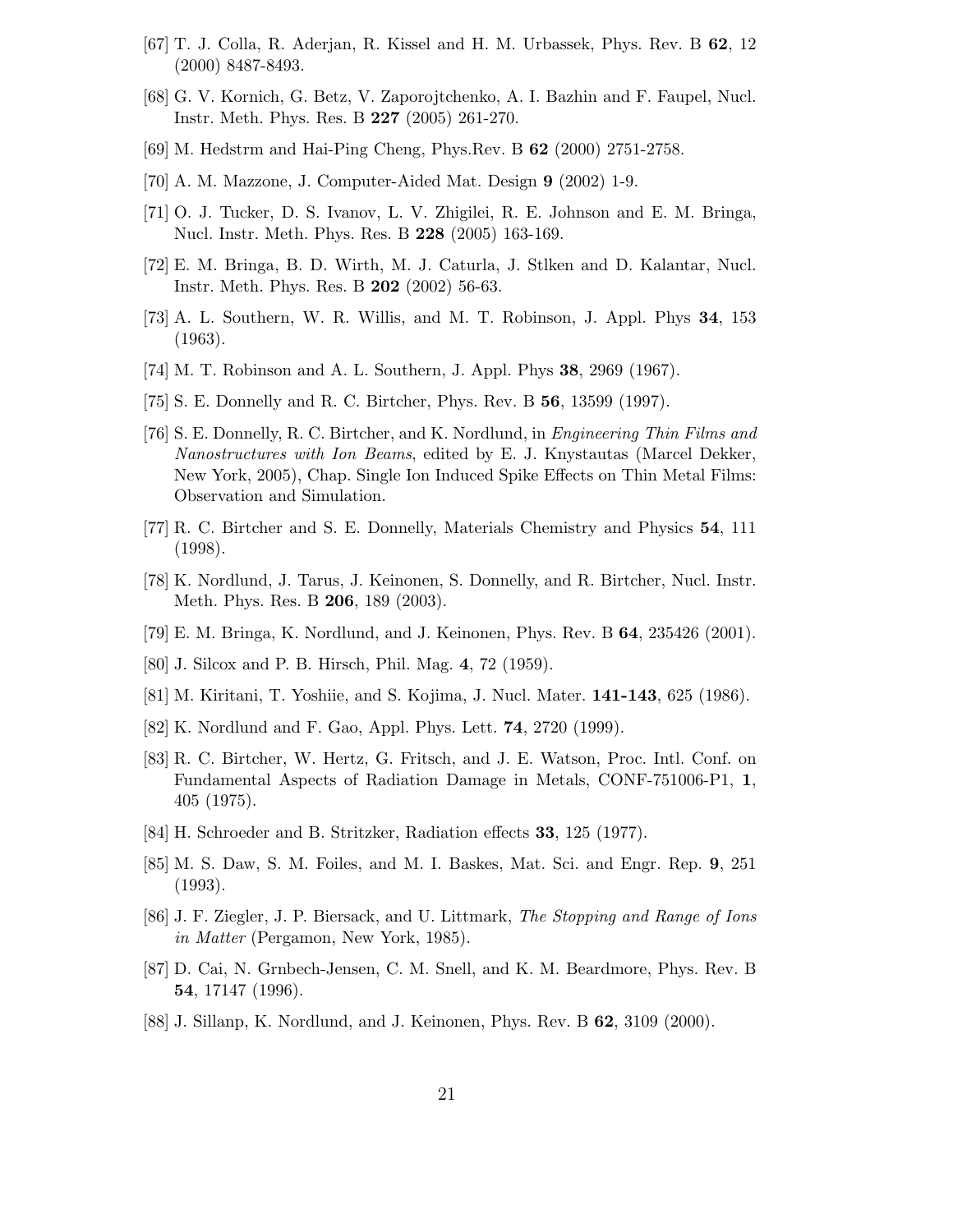

Fig. 1. Average sputtering yield as a function of the number of simulations. Results are from CEM potential simulations. The periodic pattern in the 50 and 100 keV series appears due to the stratified sampling of impact points. (See text.)



Fig. 2. Comparison of experimental and simulated sputtering yields of gold atoms from the  $Au(111)$  surface bombarded by Xe ions. Average yields (upper graph) are calculated from the simulation series in different energies. Errors are standard errors of the mean. Experimental values are from Ref. [24]. The lower graph shows the ratio between simulated and experimental yields.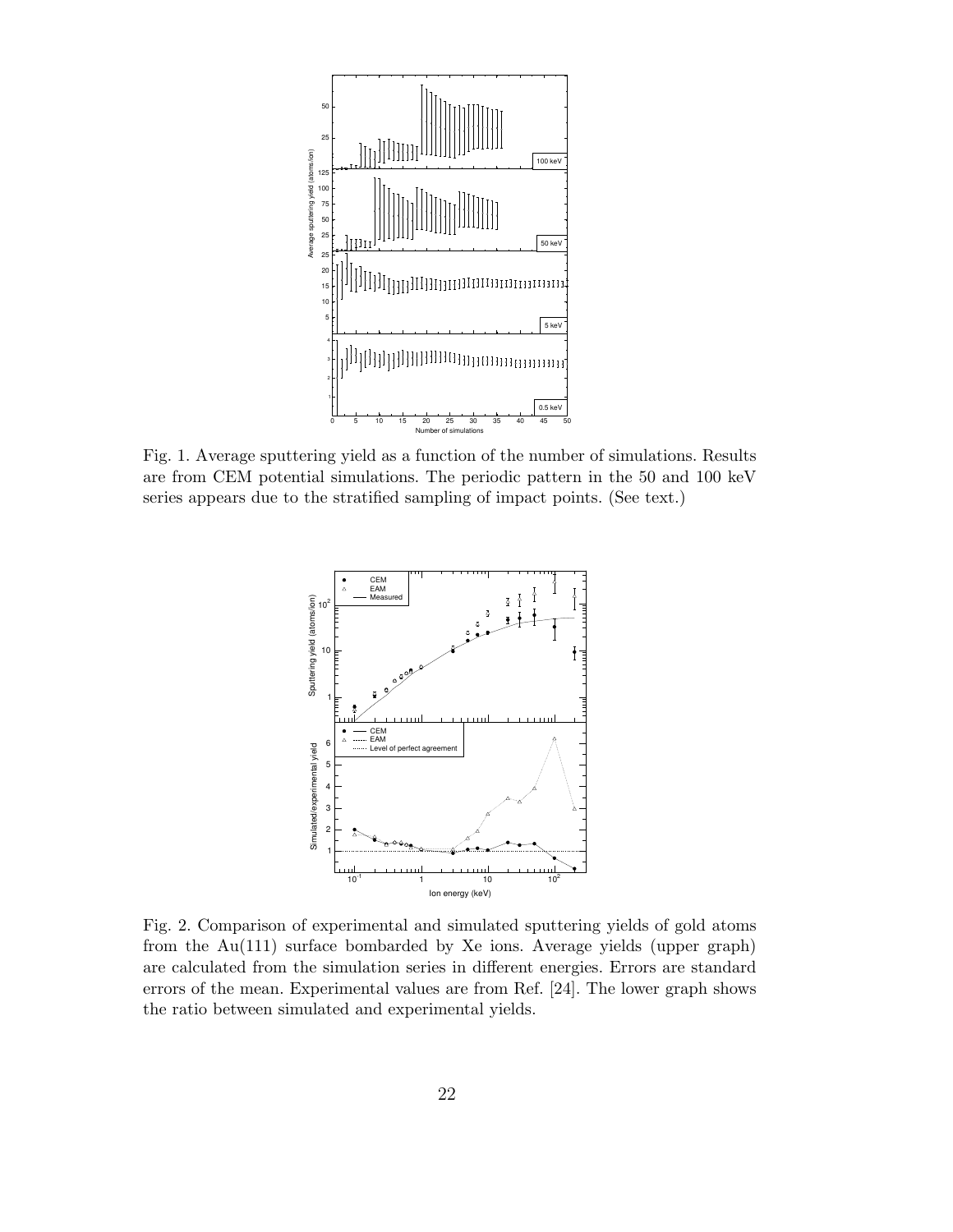

Fig. 3. Yield distributions at different energies.



Fig. 4. Comparison of experimental and simulated average sputtering yields of gold atoms from the Au(111) surface bombarded by Ar ions. The experimental values are from Ref. [73,74]



Fig. 5. Percentage of crater events out of all simulated events at different ion energies. The results are based on analysis of crater volumes and confirmed by visual inspection of simulations.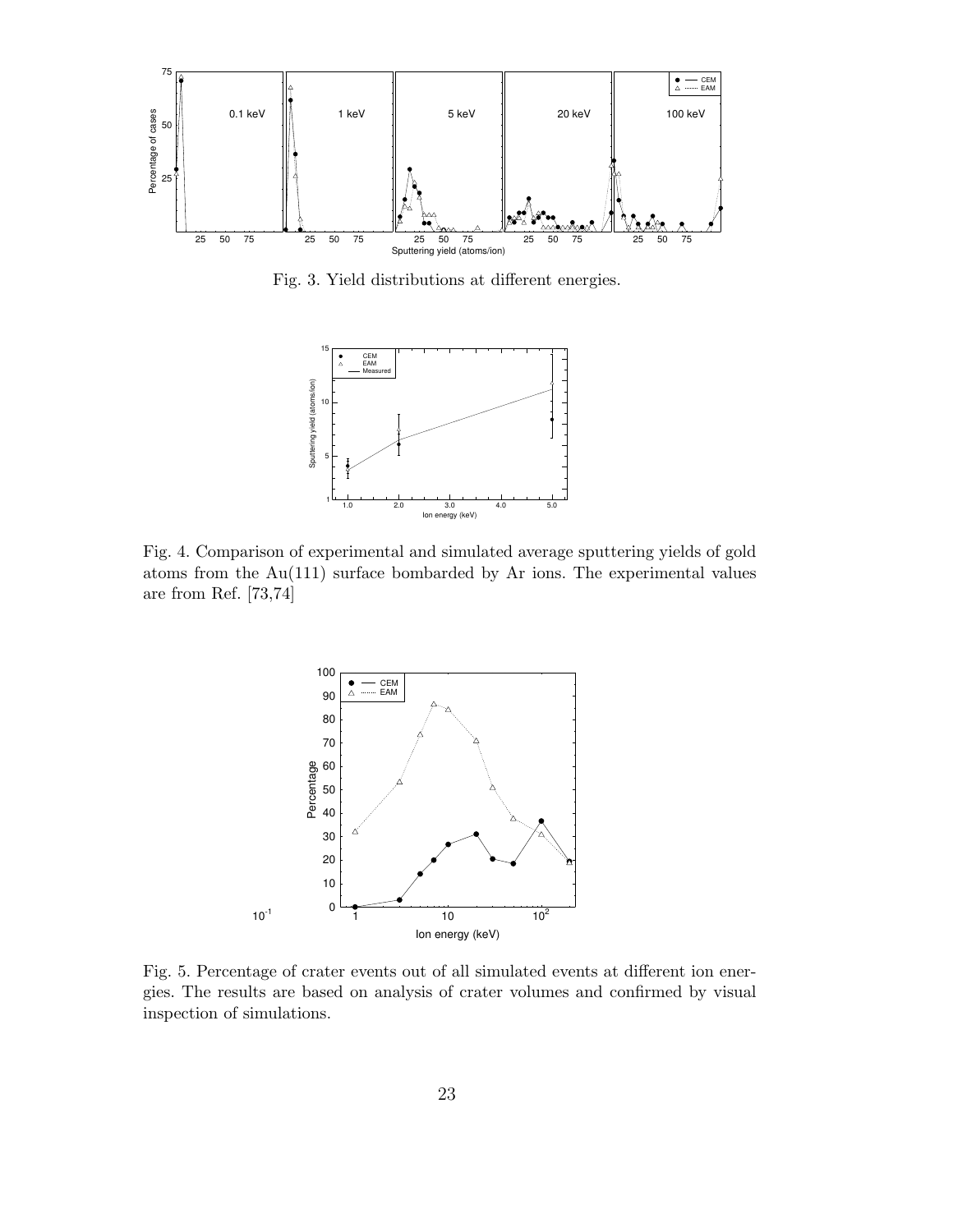

Fig. 6. Examples of crater profiles and the corresponding empty volume profiles of typical high yield events (50 keV, yield 278 atoms in the CEM event and 410 in the EAM event). The crater profiles illustrate crater shapes, whereas the empty volume profiles show the amount of empty space and vacances as function of depth.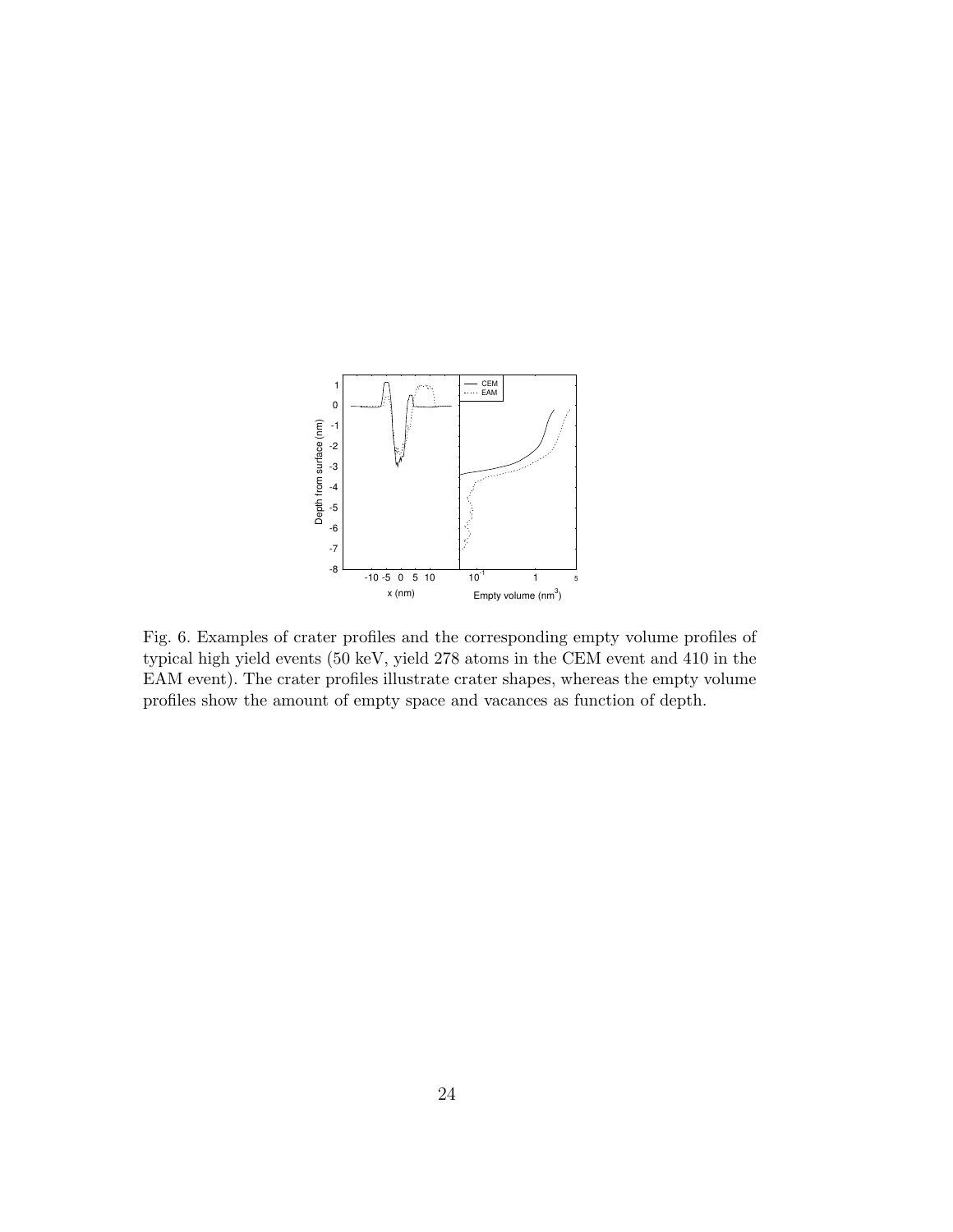





Average  $(nm)$  and correbetween crater and sputtering at ion energies



Fig. 9. Average empty volumes  $(nm^3)$  and correlations between empty volumes and sputtering yields at ion energies 1-200 keV. The empty volume consists of crater volume and total volume of vacancies near and below the crater. Volumes at 100 keV and 200 keV are too small and not strictly comparable to the volumes at the lower energies, because the whole ion energy is not deposited into the simulation cell in many events due to technical size limitations of simulation cells at these energies.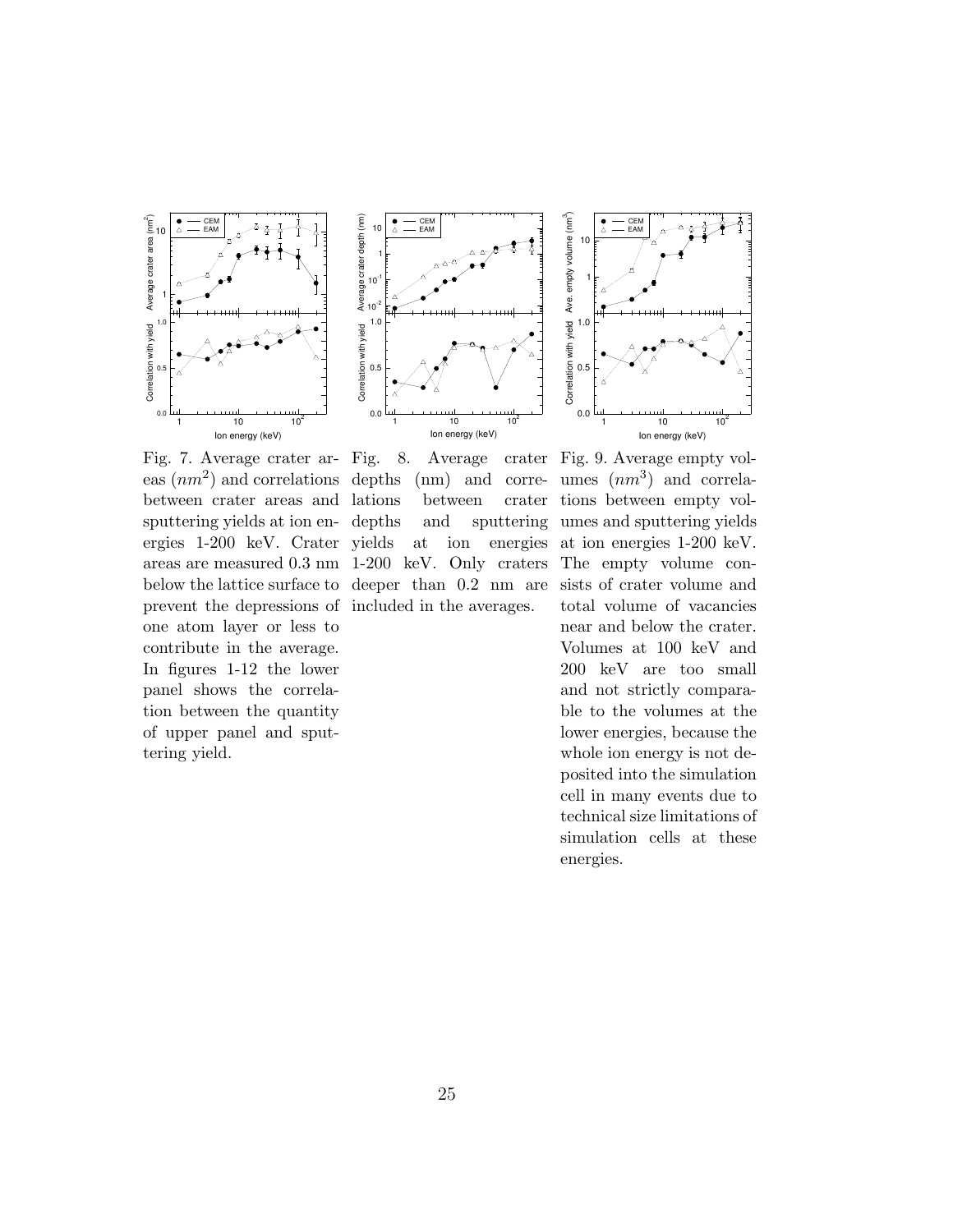

Fig. 10. Average maximum diameter of crater rims as a function of ion energy. Only clearly visible craters are included in the averages.



Fig. 11. Percentage of events where the Xe ion has scattered back from the lattice.